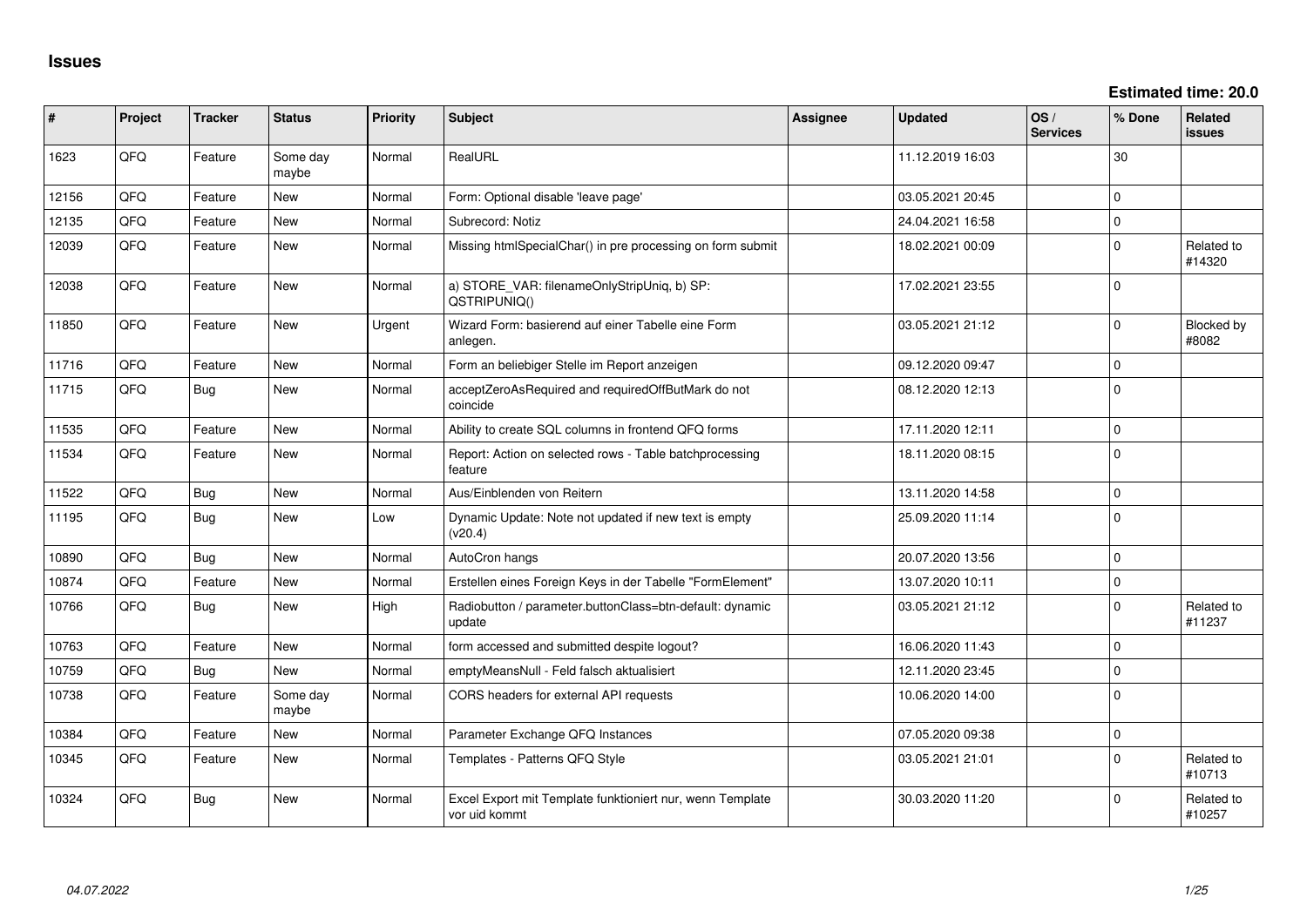| #     | Project | <b>Tracker</b> | <b>Status</b>     | <b>Priority</b> | <b>Subject</b>                                                                       | Assignee | <b>Updated</b>   | OS/<br><b>Services</b> | % Done      | Related<br>issues                           |
|-------|---------|----------------|-------------------|-----------------|--------------------------------------------------------------------------------------|----------|------------------|------------------------|-------------|---------------------------------------------|
| 10114 | QFQ     | Feature        | <b>New</b>        | High            | Symbol (Link): 'G:' (Glyphicon) replaced by 'i:' (icon)                              |          | 07.12.2021 17:19 |                        | $\Omega$    | Related to<br>#3797,<br>Related to<br>#4194 |
| 9855  | QFQ     | <b>Bug</b>     | <b>New</b>        | Normal          | <b>Required Check</b>                                                                |          | 01.02.2020 15:56 |                        | $\mathbf 0$ |                                             |
| 9853  | QFQ     | Feature        | <b>New</b>        | Normal          | Check das SQL / QFQ / Mail Logfile geschrieben wird                                  |          | 09.01.2020 11:15 |                        | $\mathbf 0$ |                                             |
| 9126  | QFQ     | <b>Bug</b>     | Some day<br>maybe | Normal          | hidden Form elements are present in page source                                      |          | 02.01.2021 18:41 |                        | $\mathbf 0$ |                                             |
| 9024  | QFQ     | <b>Bug</b>     | Some day<br>maybe | Normal          | QFQ Einarbeitung                                                                     |          | 01.02.2020 15:56 |                        | $\Omega$    |                                             |
| 9020  | QFQ     | Bug            | Some day<br>maybe | Normal          | radio mit buttonClass und dynamicUpdate lassen sich nicht<br>kombinieren             |          | 11.12.2019 16:01 |                        | $\mathbf 0$ |                                             |
| 8056  | QFQ     | Feature        | Some day<br>maybe | Normal          | Termin Organisation (Reservation)                                                    |          | 01.02.2020 23:19 |                        | $\mathbf 0$ | Related to<br>#8658                         |
| 7921  | QFQ     | Feature        | Some day<br>maybe | Normal          | Rest API Export: URL kuerzer machen                                                  |          | 01.02.2020 23:19 |                        | $\Omega$    |                                             |
| 7402  | QFQ     | <b>Bug</b>     | Some day<br>maybe | Normal          | thumbnail cache: outdated picture when permission denied<br>and permission resolved. |          | 01.02.2020 23:20 |                        | $\Omega$    |                                             |
| 7281  | QFQ     | <b>Bug</b>     | Some day<br>maybe | Normal          | Subrecords: on large screen separator line too short                                 |          | 01.02.2020 23:19 |                        | $\Omega$    |                                             |
| 7278  | QFQ     | Feature        | Some day<br>maybe | Normal          | Form: Wert vordefinieren der immer gesetzt wird                                      |          | 02.05.2021 09:27 |                        | $\mathbf 0$ |                                             |
| 7229  | QFQ     | Feature        | Some day<br>maybe | Normal          | New FormElement.type: Button                                                         |          | 01.02.2021 12:32 |                        | $\mathbf 0$ |                                             |
| 7108  | QFQ     | Feature        | Some day<br>maybe | Normal          | QFQ Wrap Elements                                                                    |          | 11.12.2019 16:01 |                        | $\mathbf 0$ |                                             |
| 7106  | QFG     | Feature        | Some day<br>maybe | Normal          | Beispiel Nummerierung von Rows in Report                                             |          | 11.12.2019 16:01 |                        | $\mathbf 0$ |                                             |
| 7105  | QFQ     | Feature        | Some day<br>maybe | Normal          | Beispiel wie man in einer zweiten Tabelle speichert.                                 |          | 11.12.2019 16:01 |                        | $\Omega$    |                                             |
| 7104  | QFQ     | Feature        | Some day<br>maybe | Normal          | Manual: hint about escaping if '\r' appears in mail body                             |          | 11.12.2019 16:01 |                        | $\mathbf 0$ |                                             |
| 7101  | QFQ     | <b>Bug</b>     | Some day<br>maybe | Normal          | 'form' in SIP and 'report' - breaks                                                  |          | 01.02.2020 23:20 |                        | $\Omega$    |                                             |
| 7100  | QFG     | Feature        | Some day<br>maybe | Normal          | Download: log access, max downloads, time limit                                      |          | 01.02.2020 23:19 |                        | $\mathbf 0$ |                                             |
| 6992  | QFQ     | Feature        | Some day<br>maybe | Normal          | DB exception: Syntax Highlight                                                       |          | 11.12.2019 16:01 |                        | $\Omega$    | Related to<br>#5450                         |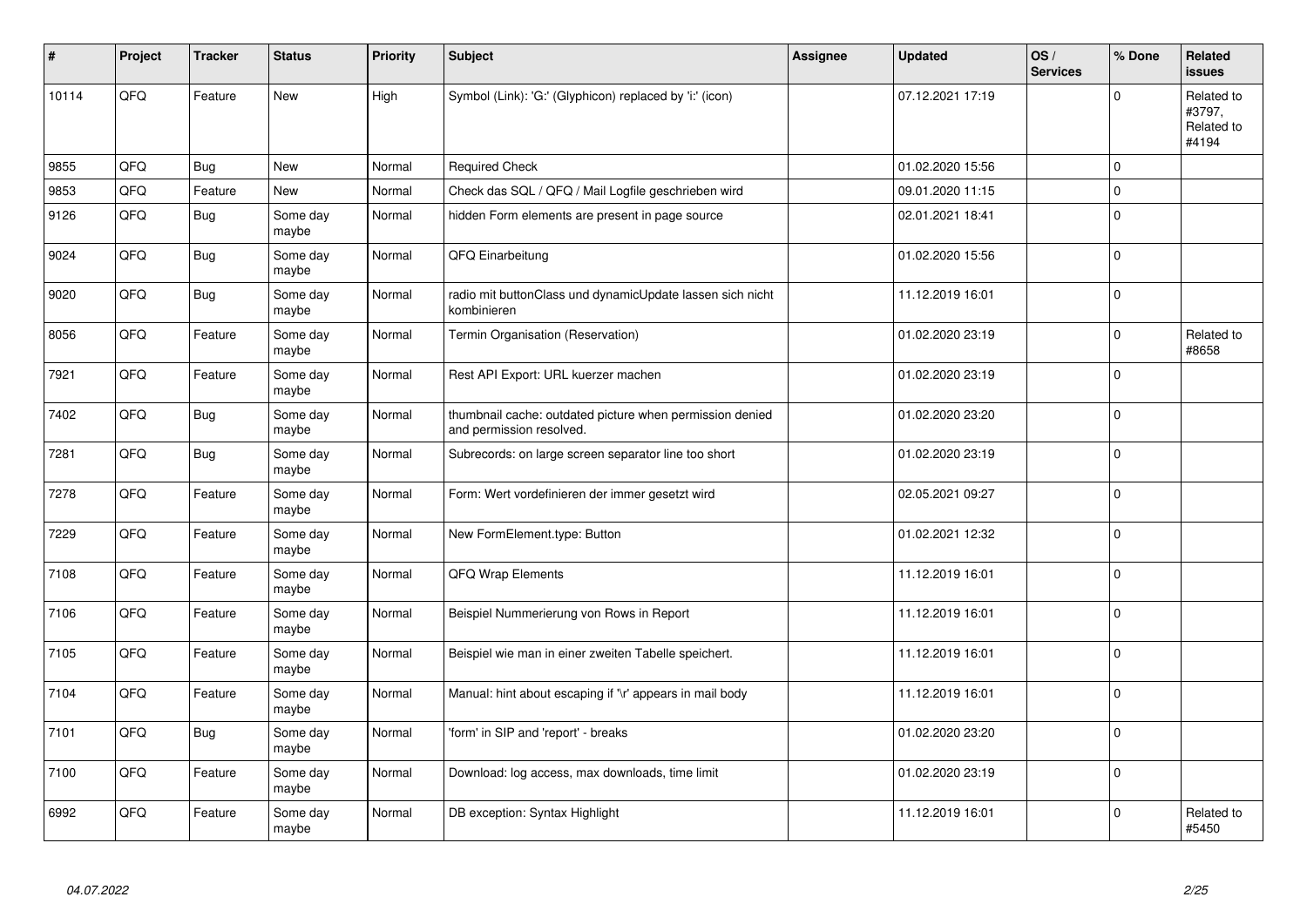| $\vert$ # | Project | <b>Tracker</b> | <b>Status</b>     | <b>Priority</b> | <b>Subject</b>                                                                    | Assignee | <b>Updated</b>   | OS/<br><b>Services</b> | % Done      | Related<br><b>issues</b> |
|-----------|---------|----------------|-------------------|-----------------|-----------------------------------------------------------------------------------|----------|------------------|------------------------|-------------|--------------------------|
| 6704      | QFQ     | Feature        | Some day<br>maybe | Normal          | Upload Mode: Bilder in Notizen rechts sollen aktuellen<br>Upload repräsentieren.  |          | 01.02.2020 23:19 |                        | $\Omega$    | Related to<br>#3264      |
| 6515      | QFQ     | Feature        | Some day<br>maybe | Normal          | Formular: Felder dynamisch ein/ausblenden                                         |          | 11.12.2019 16:02 |                        | $\Omega$    |                          |
| 6299      | QFQ     | Feature        | Some day<br>maybe | Normal          | Attack detection: log table with invalid SIP access                               |          | 11.12.2019 16:02 |                        | $\mathbf 0$ | Related to<br>#3947      |
| 6288      | QFQ     | Feature        | Some day<br>maybe | Normal          | Best Practice: Erklaeren wie man ein Formular ganz in<br>'weiss' erstellen kann   |          | 11.12.2019 16:02 |                        | $\Omega$    |                          |
| 6084      | QFQ     | Feature        | Some day<br>maybe | Normal          | New escape type: 'D' - convert date                                               |          | 01.02.2020 23:19 |                        | $\Omega$    |                          |
| 6083      | QFQ     | Feature        | Some day<br>maybe | Normal          | Dynamic Update: Value Check via SQL                                               |          | 11.12.2019 16:02 |                        | $\Omega$    |                          |
| 5923      | QFQ     | Feature        | Some day<br>maybe | Normal          | fillStoreSystemBySqlLate                                                          |          | 01.02.2020 23:19 |                        | $\mathbf 0$ |                          |
| 5895      | QFQ     | Feature        | Some day<br>maybe | Normal          | Tutorial: List of all QFQ Features                                                |          | 01.02.2020 23:19 |                        | $\Omega$    |                          |
| 5893      | QFQ     | Feature        | Some day<br>maybe | Normal          | Edit on double-click                                                              |          | 01.02.2020 23:19 |                        | $\Omega$    | Related to<br>#5894      |
| 5892      | QFQ     | Feature        | Some day<br>maybe | Normal          | QFQ should use T3 API to manipulate FE GROUP<br>membership                        |          | 01.02.2020 23:20 |                        | $\Omega$    |                          |
| 5877      | QFQ     | <b>Bug</b>     | Some day<br>maybe | Normal          | FE.type=note:bsColumn strange behaviour                                           |          | 01.02.2020 23:19 |                        | $\Omega$    |                          |
| 5851      | QFQ     | Feature        | Some day<br>maybe | Normal          | Queue System implementieren: MQTT, RabbitMQ                                       |          | 01.02.2020 23:20 |                        | $\Omega$    | Related to<br>#5715      |
| 5850      | QFQ     | Feature        | Some day<br>maybe | Normal          | Deployment: In QFQ Doc best practice fuer zeitgemaesses<br>Deployment beschreiben |          | 01.02.2020 23:20 |                        | $\mathbf 0$ |                          |
| 5805      | QFQ     | Feature        | Some day<br>maybe | Normal          | TypeAHead SQL value instead of key stored                                         |          | 01.02.2020 23:19 |                        | 0           | Related to<br>#5444      |
| 5783      | QFQ     | Feature        | Some day<br>maybe | Normal          | <b>BPMN View/Edit</b>                                                             |          | 11.12.2019 16:02 |                        | $\Omega$    |                          |
| 5455      | QFQ     | Feature        | Some day<br>maybe | Normal          | Mail Redirects grld abhaengig                                                     |          | 01.02.2020 23:20 |                        | $\Omega$    |                          |
| 5452      | QFQ     | Feature        | Some day<br>maybe | Normal          | Thumbnails from PDF: bad quality                                                  |          | 01.02.2020 23:20 |                        | $\Omega$    |                          |
| 5342      | QFQ     | Feature        | Some day<br>maybe | Normal          | link - with HTML Attributes                                                       |          | 01.02.2020 23:20 |                        | $\mathbf 0$ | Related to<br>#14077     |
| 5160      | QFQ     | Feature        | Some day<br>maybe | Normal          | QFQ collaborative / together.js, ShareJS, y-js, collaborative,                    |          | 11.12.2019 16:02 |                        | $\Omega$    |                          |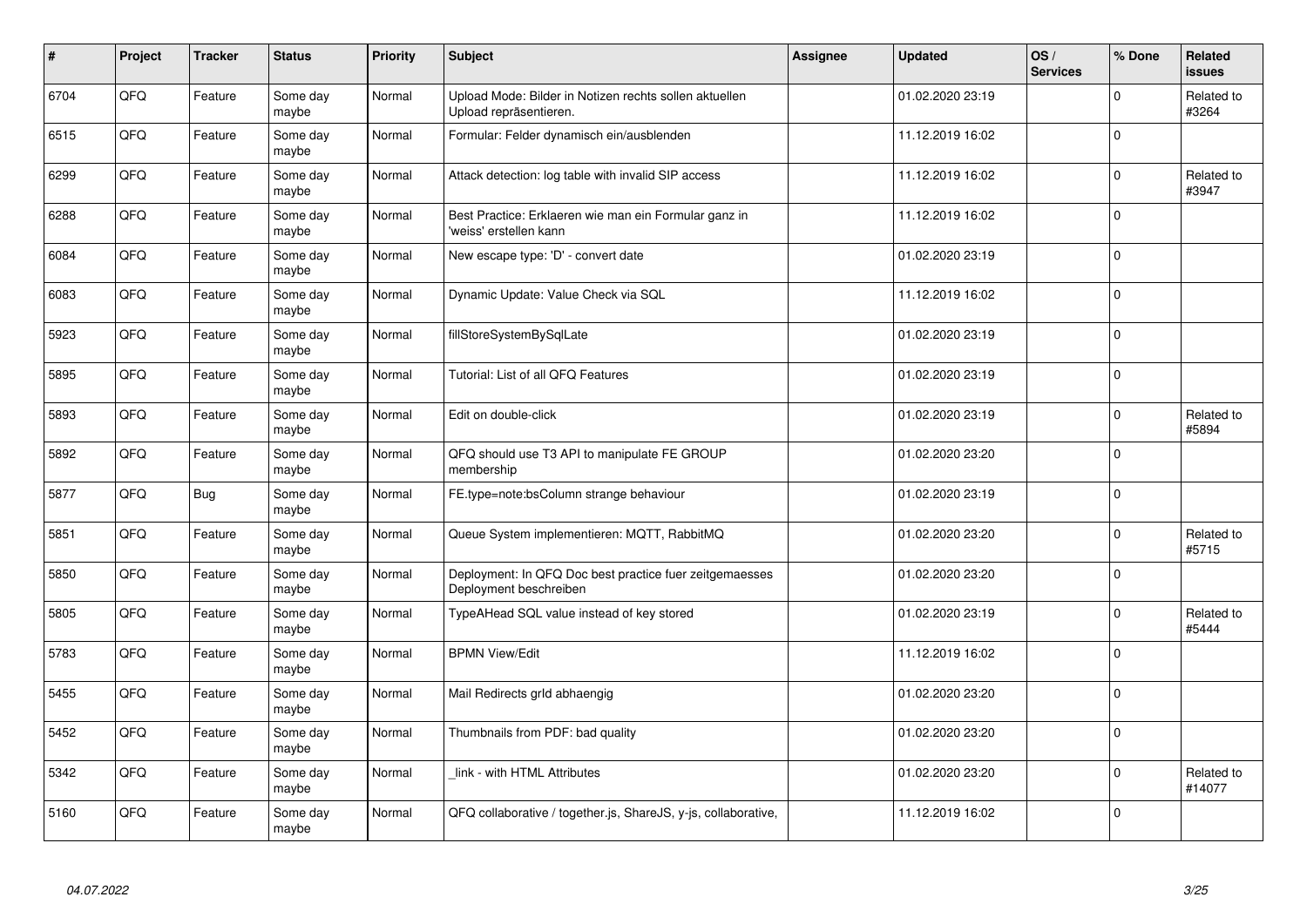| #    | Project | <b>Tracker</b> | <b>Status</b>     | Priority | <b>Subject</b>                                                                                                                                                | <b>Assignee</b> | <b>Updated</b>   | OS/<br><b>Services</b> | % Done       | Related<br><b>issues</b>                    |
|------|---------|----------------|-------------------|----------|---------------------------------------------------------------------------------------------------------------------------------------------------------------|-----------------|------------------|------------------------|--------------|---------------------------------------------|
| 5129 | QFQ     | Feature        | Some day<br>maybe | Normal   | Reports: SQL fuer x Achse und y Achse                                                                                                                         |                 | 11.12.2019 16:02 |                        | $\mathbf{0}$ |                                             |
| 4974 | QFQ     | Feature        | Some day<br>maybe | Normal   | Long polling - inform all listening clients of changes                                                                                                        |                 | 11.12.2019 16:02 |                        | $\mathbf{0}$ |                                             |
| 4816 | QFQ     | Feature        | Some day<br>maybe | Normal   | Templates for QFQ Reports (Tables, Radios, )                                                                                                                  |                 | 01.02.2020 23:20 |                        | $\mathbf 0$  |                                             |
| 4719 | QFQ     | Feature        | Some day<br>maybe | Normal   | Custom Message in Client in case of 'Browser tab close,<br>modification will be lost'                                                                         |                 | 01.02.2020 23:20 |                        | $\Omega$     |                                             |
| 4640 | QFQ     | Feature        | Some day<br>maybe | Normal   | Rename System Forms                                                                                                                                           |                 | 01.02.2020 23:20 |                        | $\Omega$     |                                             |
| 4627 | QFQ     | Feature        | Some day<br>maybe | Normal   | dbupdate: all tables - check 'create', 'modified' if it is possible<br>to change to default 'CURRENT_TIMESTAMP' and modified<br>'ON UPDATE CURRENT_TIMESTAMP' |                 | 01.02.2020 23:20 |                        | $\Omega$     |                                             |
| 4626 | QFQ     | Feature        | Some day<br>maybe | Normal   | Mobile View: 'classBody=qfq-form-right' makes no sense                                                                                                        |                 | 01.02.2020 23:20 |                        | $\mathbf{0}$ |                                             |
| 4551 | QFQ     | Feature        | Some day<br>maybe | Normal   | Set 'pills' via dynamicUpdate to show/hide/disabled                                                                                                           |                 | 01.02.2020 23:20 |                        | $\mathbf{0}$ | Related to<br>#3752                         |
| 4546 | QFQ     | Bug            | Some day<br>maybe | Normal   | NH: SIP storage is destroyed                                                                                                                                  |                 | 01.02.2020 23:20 |                        | $\mathbf{0}$ |                                             |
| 4536 | QFQ     | Feature        | Some day<br>maybe | Normal   | FE upload: problem with delete if mutliple uploads an<br>FE.name="                                                                                            |                 | 01.02.2020 23:20 |                        | $\mathbf{0}$ |                                             |
| 4446 | QFQ     | Feature        | Some day<br>maybe | Normal   | New FE get same feldContainerId as last modifed FE                                                                                                            |                 | 01.02.2020 23:20 |                        | $\Omega$     |                                             |
| 4445 | QFQ     | Feature        | Some day<br>maybe | Normal   | template group: Option to simulate fieldset                                                                                                                   |                 | 28.06.2021 14:11 |                        | $\Omega$     |                                             |
| 4444 | QFQ     | Feature        | Some day<br>maybe | Normal   | FE.type=upload: detect mime type                                                                                                                              |                 | 11.12.2019 16:02 |                        | $\Omega$     | Related to<br>#4303                         |
| 4443 | QFQ     | Feature        | Some day<br>maybe | Normal   | Form: multiple secondary tables                                                                                                                               |                 | 01.02.2020 23:20 |                        | $\Omega$     |                                             |
| 4442 | QFQ     | Feature        | Some day<br>maybe | Normal   | Special Column Name: _link - new symbol G (Glyph) to<br>choose any available symbol                                                                           |                 | 11.12.2019 16:02 |                        | $\Omega$     |                                             |
| 4441 | QFQ     | Bug            | Some day<br>maybe | Normal   | \$_SERVER Vars sollten nur aus dem Store genommen<br>werden - Code entsprechend anpassen.                                                                     |                 | 11.12.2019 16:02 |                        | $\Omega$     |                                             |
| 4440 | QFQ     | Feature        | Some day<br>maybe | Normal   | Manual.rst: explain how to. expand PHP Session to 4h                                                                                                          |                 | 11.12.2019 16:02 |                        | $\mathbf 0$  |                                             |
| 4439 | QFQ     | Feature        | Some day<br>maybe | Normal   | Log: report all actions fired by an FE Element, incl. the<br>original directive (slaveld, sqllnsert, )                                                        |                 | 01.02.2020 23:20 |                        | $\Omega$     | Related to<br>#4432,<br>Related to<br>#5458 |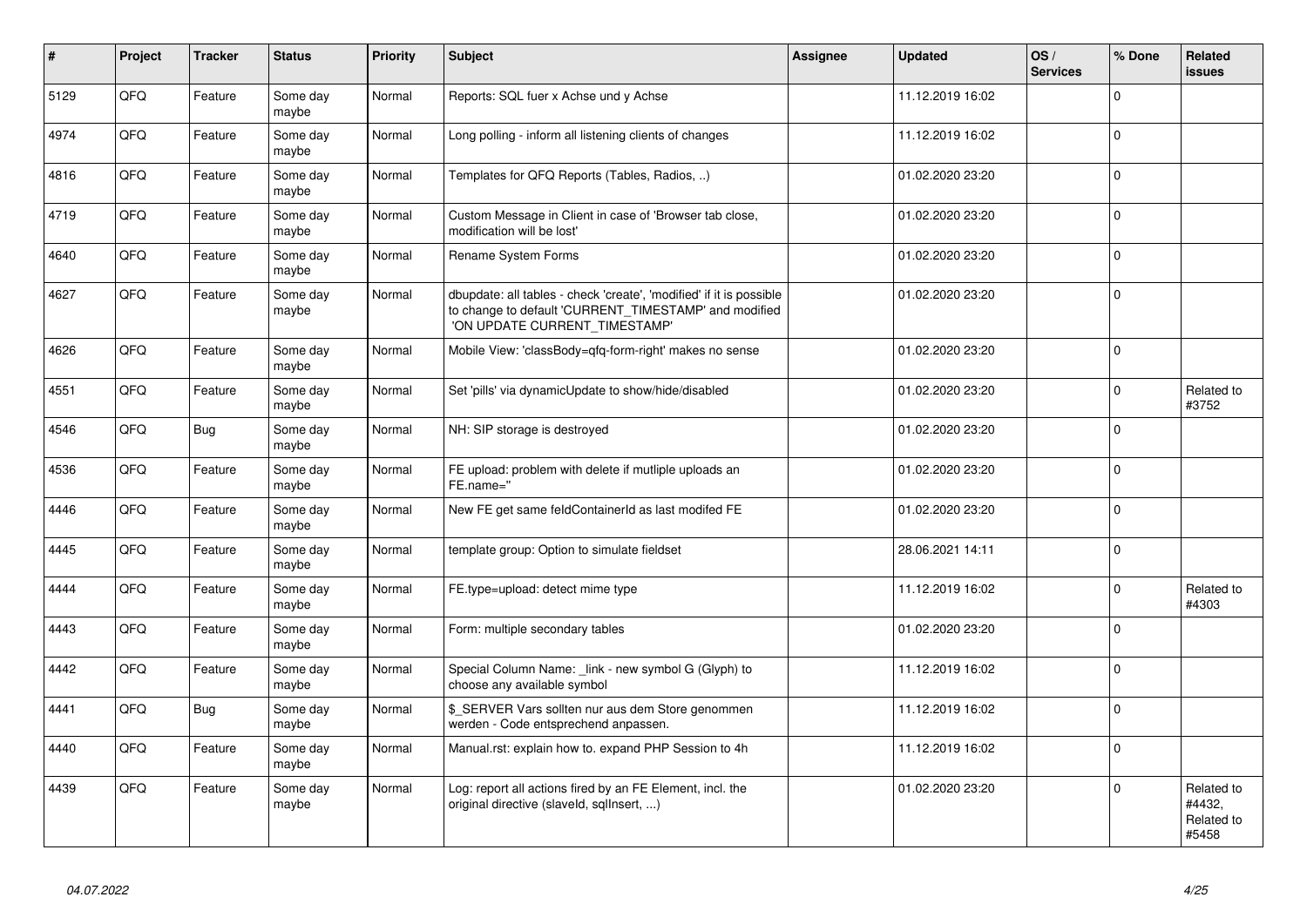| ∦    | Project | <b>Tracker</b> | <b>Status</b>     | <b>Priority</b> | <b>Subject</b>                                                                                                                                           | Assignee | <b>Updated</b>   | OS/<br><b>Services</b> | % Done      | Related<br><b>issues</b>                    |
|------|---------|----------------|-------------------|-----------------|----------------------------------------------------------------------------------------------------------------------------------------------------------|----------|------------------|------------------------|-------------|---------------------------------------------|
| 4435 | QFQ     | Feature        | Some day<br>maybe | Normal          | Report: striptags - specify allowed tags                                                                                                                 |          | 01.02.2020 23:20 |                        | $\Omega$    |                                             |
| 4433 | QFQ     | Feature        | Some day<br>maybe | Normal          | Log when SIP will be destroyed by QFQ for any (security)<br>reason                                                                                       |          | 01.02.2020 23:20 |                        | $\mathbf 0$ | Related to<br>#4432,<br>Related to<br>#5458 |
| 4194 | QFQ     | Feature        | In Progress       | Normal          | Bootstrap 4 ist jetzt offiziel                                                                                                                           |          | 03.05.2021 20:47 |                        | $\Omega$    | Related to<br>#10114                        |
| 4138 | QFQ     | <b>Bug</b>     | Some day<br>maybe | Normal          | style fehlt                                                                                                                                              |          | 11.12.2019 16:03 |                        | $\Omega$    |                                             |
| 4122 | QFQ     | Bug            | Some day<br>maybe | Normal          | file: Render Mode hat keinen Effekt                                                                                                                      |          | 11.12.2019 16:03 |                        | $\Omega$    |                                             |
| 4027 | QFQ     | Feature        | Some day<br>maybe | Normal          | Missing: orange 'check' / 'bullet'                                                                                                                       |          | 11.12.2019 16:03 |                        | $\Omega$    |                                             |
| 3880 | QFQ     | Feature        | Some day<br>maybe | Normal          | Form 'Form': anlegen einer Tabelle                                                                                                                       |          | 14.01.2021 10:12 |                        | $\mathbf 0$ |                                             |
| 3879 | QFQ     | Feature        | Some day<br>maybe | Normal          | Form 'FormElement': Beim Feld 'name' rechts in der Notiz<br>einen Link einblenden - a) aktuelle Definition anzeigen, b)<br>Spalte in der Tabelle anlegen |          | 11.12.2019 16:03 |                        | 0           |                                             |
| 3878 | QFQ     | Feature        | Some day<br>maybe | Normal          | Form 'FormElement': Spalte 'name' typeAhead mit<br>Spaltennamen der Primarytable.                                                                        |          | 11.12.2019 16:03 |                        | $\Omega$    |                                             |
| 3646 | QFQ     | Feature        | Some day<br>maybe | Normal          | Moeglichkeit HTML Tags in Reports auszugeben (zu<br>enkodieren: htmlspecialchars)                                                                        |          | 11.12.2019 16:02 |                        | $\mathbf 0$ | Related to<br>#14320                        |
| 3617 | QFQ     | Feature        | Some day<br>maybe | Normal          | Load javascripts at bottom                                                                                                                               |          | 11.12.2019 16:02 |                        | $\Omega$    |                                             |
| 3567 | QFQ     | Feature        | Some day<br>maybe | Low             | 'Save', 'Close', 'New' als FormElement                                                                                                                   |          | 11.12.2019 16:02 |                        | $\Omega$    |                                             |
| 3495 | QFQ     | Feature        | Some day<br>maybe | Normal          | Predifined Parameter werden nicht in '+' (add new record)<br>SIP gerendert.                                                                              |          | 11.12.2019 16:02 |                        | $\Omega$    |                                             |
| 2950 | QFQ     | Feature        | Some day<br>maybe | Normal          | Inhalt QFQ Records als File                                                                                                                              |          | 11.12.2019 16:03 |                        | $\Omega$    |                                             |
| 1510 | QFQ     | Feature        | Some day<br>maybe | Normal          | jquery von google laden, falls das nicht geht lokal                                                                                                      |          | 11.12.2019 16:03 |                        | $\Omega$    |                                             |
| 1253 | QFQ     | Feature        | Some day<br>maybe | Normal          | QF: Colorpicker                                                                                                                                          |          | 11.12.2019 16:03 |                        | $\mathbf 0$ |                                             |
| 1251 | QFQ     | Feature        | Some day<br>maybe | Normal          | QF: Combo                                                                                                                                                |          | 11.12.2019 16:03 |                        | $\mathbf 0$ |                                             |
| 1234 | QFQ     | Feature        | Some day<br>maybe | Normal          | QF: Record numbering: Im Grid soll in Spalte 1 optional die<br>laufende Nummer der Records angezeigt werden.                                             |          | 01.02.2020 23:20 |                        | $\Omega$    |                                             |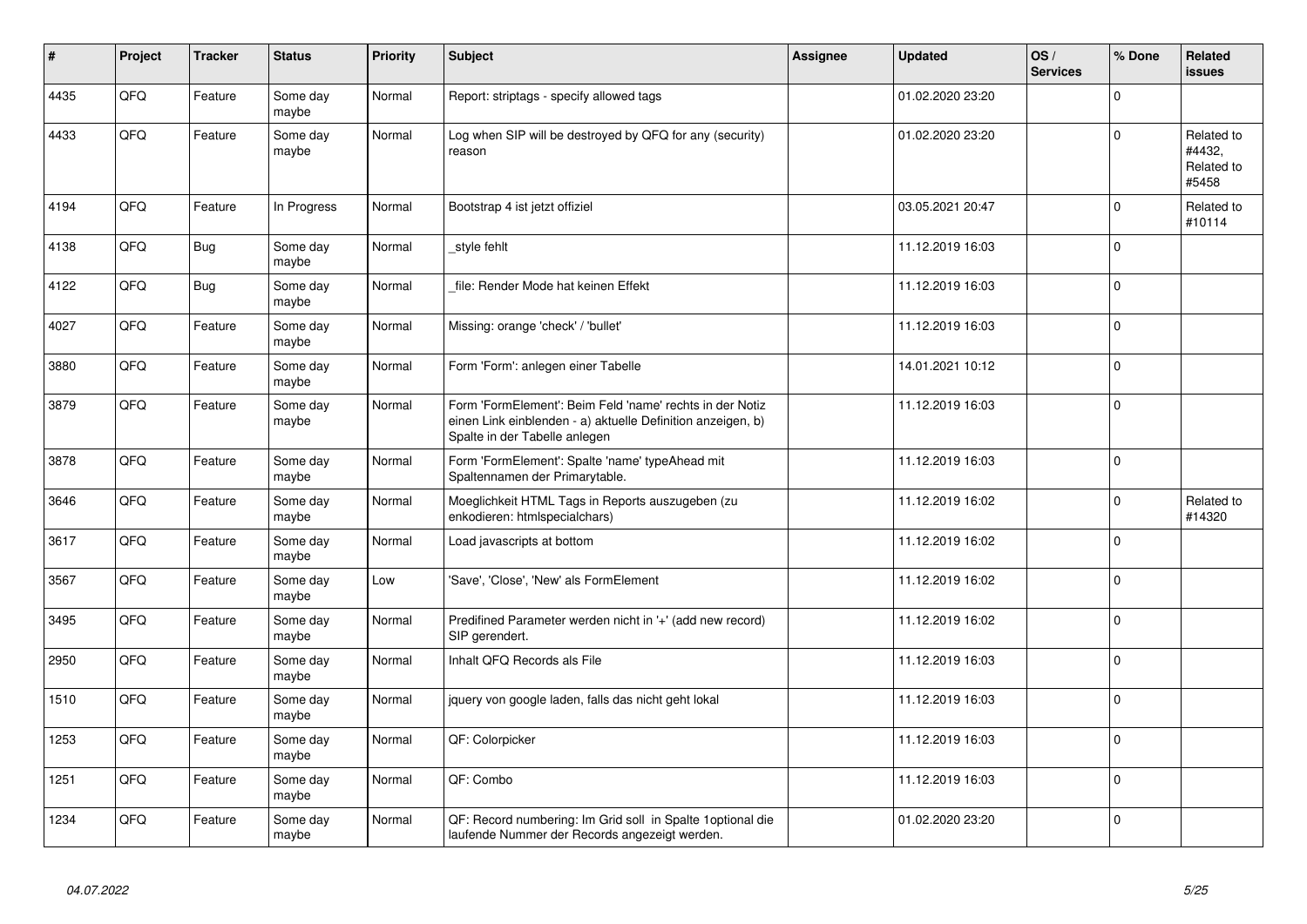| $\vert$ # | Project | <b>Tracker</b> | <b>Status</b>     | <b>Priority</b> | <b>Subject</b>                                                                                      | Assignee        | <b>Updated</b>   | OS/<br><b>Services</b> | % Done      | Related<br>issues                                                     |
|-----------|---------|----------------|-------------------|-----------------|-----------------------------------------------------------------------------------------------------|-----------------|------------------|------------------------|-------------|-----------------------------------------------------------------------|
| 955       | QFQ     | Feature        | Some day<br>maybe | Normal          | QF: Notizen vor/nach dem Form                                                                       |                 | 01.02.2020 23:20 |                        | $\Omega$    |                                                                       |
| 880       | QFQ     | Feature        | Some day<br>maybe | Urgent          | Security: PHP, SQL Injection, XSS                                                                   |                 | 03.05.2021 21:14 |                        | $\Omega$    | Related to<br>#14320                                                  |
| 14185     | QFQ     | Feature        | <b>New</b>        | Normal          | External/Autocron.php - better suitable directory                                                   | Support: System | 28.05.2022 11:03 |                        | $\Omega$    |                                                                       |
| 8522      | QFQ     | Feature        | Some day<br>maybe | Normal          | build QFQ - npm warnings                                                                            | Benjamin Baer   | 01.02.2020 23:19 |                        | 50          |                                                                       |
| 2665      | QFQ     | <b>Bug</b>     | Priorize          | Normal          | Dynamic Update funktioniert nicht, wenn beim<br>entsprechenden FormElement eine size angegeben ist. | Benjamin Baer   | 03.01.2022 08:12 |                        | 30          |                                                                       |
| 13647     | QFQ     | <b>Bug</b>     | <b>New</b>        | Normal          | Autofocus funktioniert nicht auf Chrome                                                             | Benjamin Baer   | 19.03.2022 17:44 |                        | $\mathbf 0$ |                                                                       |
| 13528     | QFQ     | <b>Bug</b>     | <b>New</b>        | Normal          | gfg.io > releases: es wird kein neues Release angelegt                                              | Benjamin Baer   | 19.03.2022 17:46 |                        | $\mathbf 0$ |                                                                       |
| 12556     | QFQ     | Feature        | <b>New</b>        | Normal          | Pills Title: colored = static or dynamic on allrequiredgiven                                        | Benjamin Baer   | 19.03.2022 17:49 |                        | $\mathbf 0$ |                                                                       |
| 12490     | QFQ     | Feature        | <b>New</b>        | Normal          | Loading Plugins in QFQ - see what tinymce does. (lazy<br>loading)                                   | Benjamin Baer   | 08.06.2022 10:37 |                        | $\Omega$    | Related to<br>#12611,<br>Related to<br>#10013,<br>Related to<br>#7732 |
| 12476     | QFQ     | Feature        | <b>New</b>        | Normal          | clearMe: a) should trigger 'dirty', b) sticky on textarea resize                                    | Benjamin Baer   | 04.01.2022 08:40 |                        | $\Omega$    | Related to<br>#9528                                                   |
| 11237     | QFQ     | <b>Bug</b>     | <b>New</b>        | High            | Radiobutton / parameter.buttonClass= btn-default - kein dirty<br>Trigger                            | Benjamin Baer   | 03.05.2021 21:12 |                        | $\Omega$    | Related to<br>#10766                                                  |
| 11057     | QFQ     | <b>Bug</b>     | <b>New</b>        | High            | Checkboxes ohne span.checkmark im Report werden<br>ausgeblendet                                     | Benjamin Baer   | 03.05.2021 21:12 |                        | $\Omega$    | Related to<br>#11039                                                  |
| 10003     | QFQ     | Feature        | Priorize          | Normal          | fieldset: stronger visualize group                                                                  | Benjamin Baer   | 12.02.2020 08:13 |                        | l 0         |                                                                       |
| 9898      | QFQ     | <b>Bug</b>     | Feedback          | Normal          | Formular trotz Timeout gespeichert                                                                  | Benjamin Baer   | 01.02.2020 15:56 |                        | $\Omega$    |                                                                       |
| 9548      | QFQ     | Feature        | Feedback          | High            | FormElement: Pattern mismatch - optional report only on<br>focus lost                               | Benjamin Baer   | 03.05.2021 21:14 |                        | l O         |                                                                       |
| 9535      | QFQ     | <b>Bug</b>     | Feedback          | Normal          | Report:  AS '_vertical' - column to wide - vertical >> rot45,<br>rot <sub>90</sub>                  | Benjamin Baer   | 01.02.2020 15:56 |                        | $\Omega$    |                                                                       |
| 9135      | QFQ     | Feature        | Priorize          | Normal          | Progress Bar generic / replace old hourglass download<br>popup                                      | Benjamin Baer   | 03.01.2022 07:43 |                        | $\Omega$    |                                                                       |
| 9130      | QFQ     | Feature        | Some day<br>maybe | Normal          | tablesorter: Automatic Row numbering / Zeilenummer                                                  | Benjamin Baer   | 01.02.2020 23:22 |                        | $\Omega$    |                                                                       |
| 7965      | QFQ     | Feature        | Priorize          | Normal          | Input type 'text' with visual format - currency                                                     | Benjamin Baer   | 03.01.2022 07:45 |                        | $\Omega$    |                                                                       |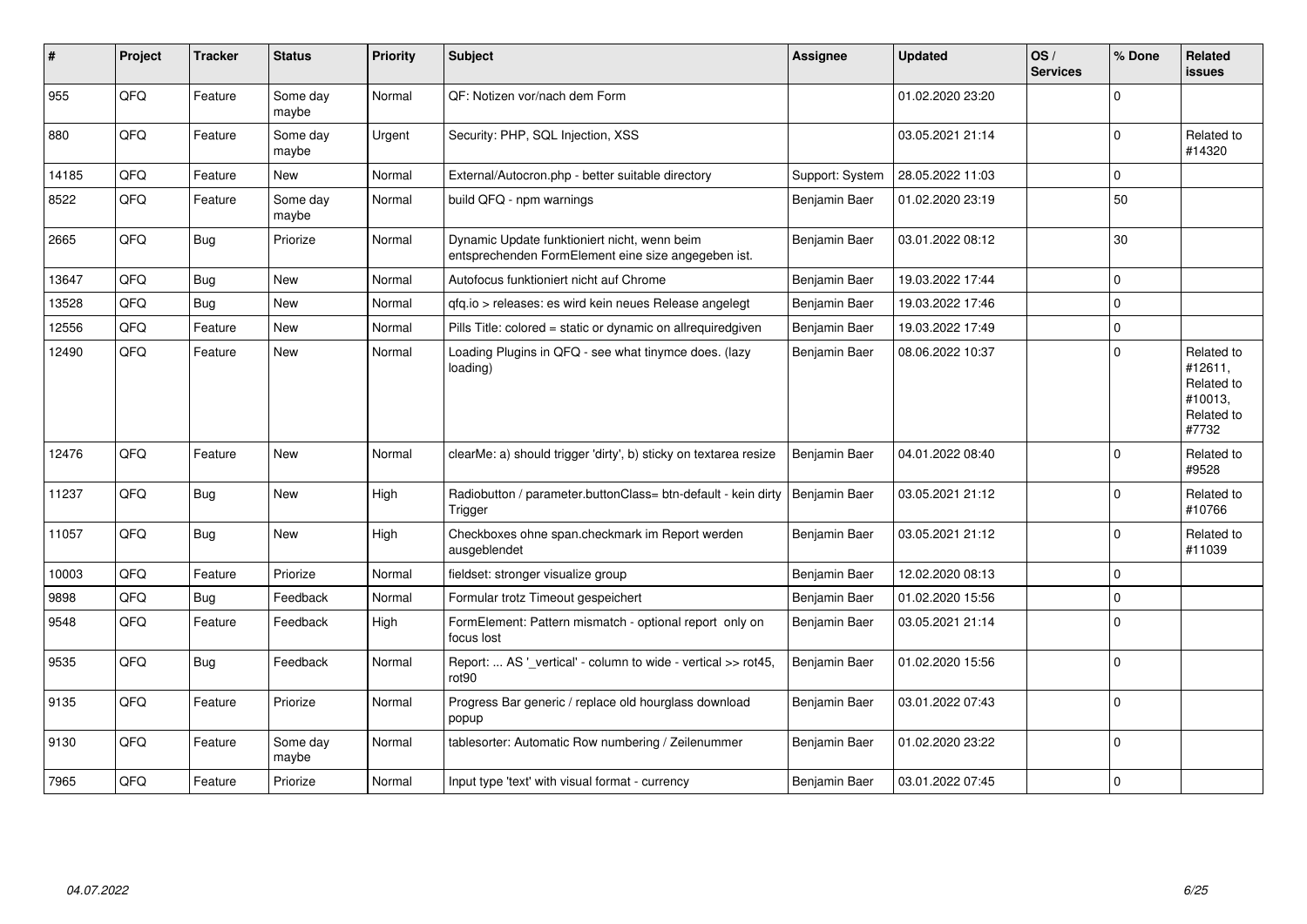| ∦    | Project | <b>Tracker</b> | <b>Status</b>     | <b>Priority</b> | <b>Subject</b>                                                                                                                                           | Assignee      | <b>Updated</b>   | OS/<br><b>Services</b> | % Done      | Related<br><b>issues</b>                                               |
|------|---------|----------------|-------------------|-----------------|----------------------------------------------------------------------------------------------------------------------------------------------------------|---------------|------------------|------------------------|-------------|------------------------------------------------------------------------|
| 7732 | QFQ     | Feature        | Some day<br>maybe | Normal          | Javascript: Lazy Loading der add on libs                                                                                                                 | Benjamin Baer | 08.06.2022 10:38 |                        | $\Omega$    | Related to<br>#12611,<br>Related to<br>#12490,<br>Related to<br>#10013 |
| 7730 | QFQ     | Feature        | Priorize          | Normal          | SELECT Box: title in between                                                                                                                             | Benjamin Baer | 01.02.2020 23:22 |                        | $\mathbf 0$ |                                                                        |
| 7602 | QFQ     | Feature        | ToDo              | High            | Multi Select: with checkboxes                                                                                                                            | Benjamin Baer | 22.03.2022 09:07 |                        | $\Omega$    |                                                                        |
| 6972 | QFQ     | Feature        | Some day<br>maybe | Normal          | Fabric Clipboard / cross browser tab                                                                                                                     | Benjamin Baer | 01.02.2020 23:21 |                        | $\mathbf 0$ |                                                                        |
| 6970 | QFQ     | Feature        | Some day<br>maybe | Normal          | tablesorter: default fuer 'sortReset' aendern von 'Ctrl' zu 'Alt'                                                                                        | Benjamin Baer | 01.02.2020 23:21 |                        | $\Omega$    |                                                                        |
| 6870 | QFQ     | Feature        | Priorize          | Normal          | Click on '_link' triggers an API call                                                                                                                    | Benjamin Baer | 03.01.2022 08:25 |                        | $\Omega$    |                                                                        |
| 6801 | QFQ     | Feature        | Priorize          | Normal          | Fabric: Maximize / FullIscreen                                                                                                                           | Benjamin Baer | 21.03.2022 09:56 |                        | $\mathbf 0$ |                                                                        |
| 6566 | QFQ     | <b>Bug</b>     | Priorize          | Normal          | Link Function 'delete': provided parameter missing on page<br>reload                                                                                     | Benjamin Baer | 03.01.2022 08:08 |                        | $\mathbf 0$ |                                                                        |
| 6224 | QFQ     | Feature        | Priorize          | Normal          | Dynamic update: fade in/out fields                                                                                                                       | Benjamin Baer | 21.03.2022 09:50 |                        | $\mathbf 0$ |                                                                        |
| 6140 | QFQ     | <b>Bug</b>     | Priorize          | Normal          | QFQ DnD Sort: Locked fields                                                                                                                              | Benjamin Baer | 21.03.2022 09:56 |                        | $\Omega$    |                                                                        |
| 5562 | QFQ     | Feature        | Priorize          | Normal          | Drag'n'Drop fuer Uploads                                                                                                                                 | Benjamin Baer | 21.03.2022 09:52 |                        | $\Omega$    | Related to<br>#9706                                                    |
| 5389 | QFQ     | Feature        | Some day<br>maybe | Normal          | QFQ Design: Multline label / note                                                                                                                        | Benjamin Baer | 01.02.2020 23:19 |                        | $\Omega$    |                                                                        |
| 5366 | QFQ     | Feature        | Priorize          | Normal          | Saving with keyboard shortcuts                                                                                                                           | Benjamin Baer | 21.03.2022 09:47 |                        | $\pmb{0}$   |                                                                        |
| 5024 | QFQ     | Feature        | Some day<br>maybe | Normal          | Fabric: Generate PDF with edits                                                                                                                          | Benjamin Baer | 01.02.2020 23:20 |                        | $\Omega$    | Related to<br>#10704                                                   |
| 4457 | QFQ     | Bug            | Priorize          | Normal          | typeahead: pressing return to select an item, saves the form<br>and closes the form.                                                                     | Benjamin Baer | 03.01.2022 08:01 |                        | $\Omega$    | Related to<br>#4398                                                    |
| 4454 | QFQ     | Bug            | Some day<br>maybe | Normal          | Required Elements: multiple elements in a row - whole row<br>marked if only one input is empty.                                                          | Benjamin Baer | 01.02.2020 23:20 |                        | $\Omega$    |                                                                        |
| 4420 | QFQ     | Feature        | Some day<br>maybe | Normal          | Client: Local Storage - store the changes of a form, local in<br>the browser.                                                                            | Benjamin Baer | 11.12.2019 16:02 |                        | $\mathbf 0$ |                                                                        |
| 4398 | QFQ     | Bug            | Some day<br>maybe | Normal          | Typeahead: mouse click in a prefilled input opens a single<br>item dropdown with the current value - click on it seems to<br>set the value, not the key. | Benjamin Baer | 01.02.2020 23:20 |                        | $\Omega$    | Related to<br>#4457                                                    |
| 3692 | QFQ     | Feature        | Some day<br>maybe | Normal          | QFQ Webseite                                                                                                                                             | Benjamin Baer | 11.12.2019 16:02 |                        | $\Omega$    | Related to<br>#5033                                                    |
| 3415 | QFQ     | Feature        | Some day<br>maybe | Normal          | FE Login Box Templatefile                                                                                                                                | Benjamin Baer | 11.12.2019 16:02 |                        | $\Omega$    |                                                                        |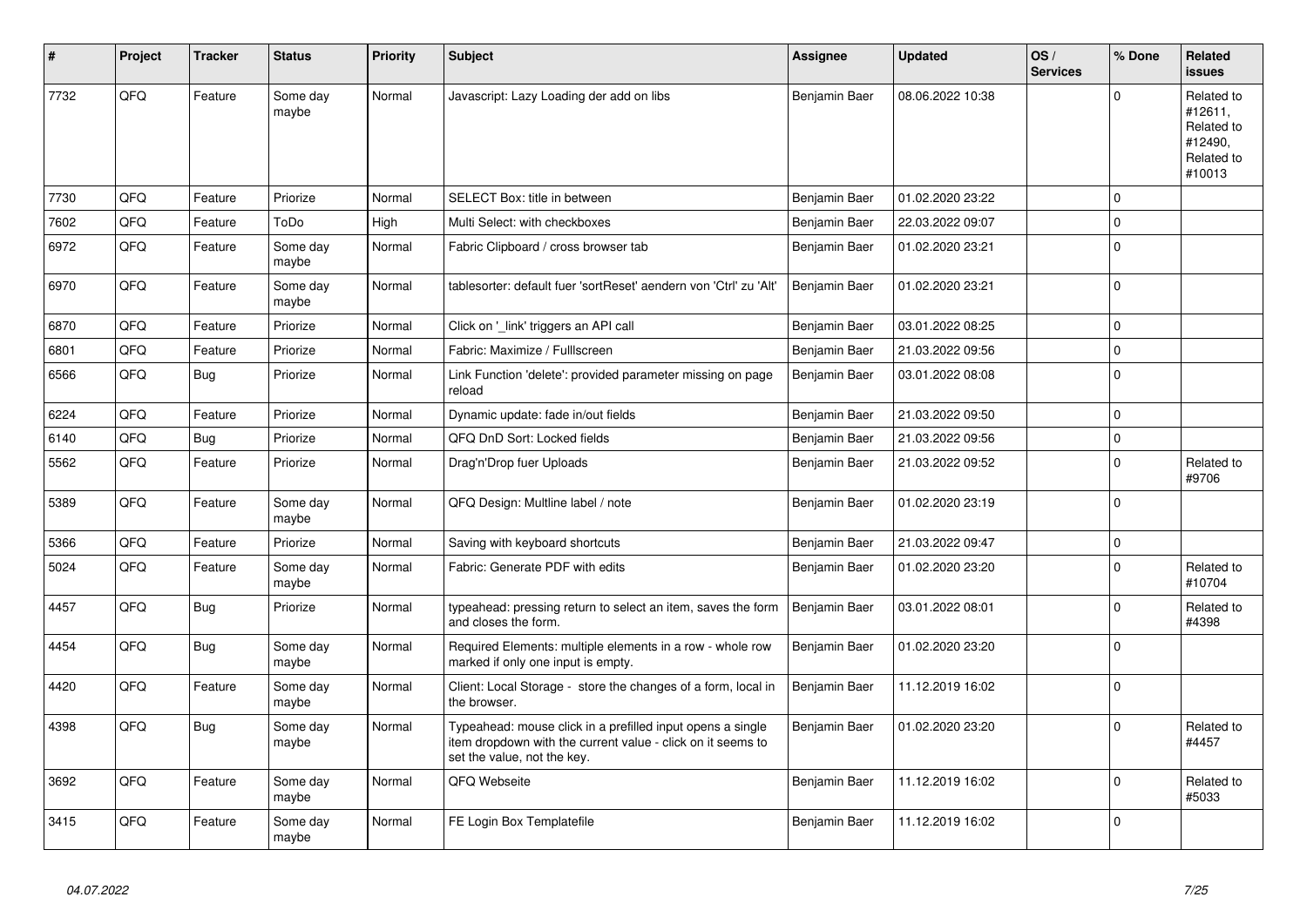| #     | Project | <b>Tracker</b> | <b>Status</b>     | <b>Priority</b> | <b>Subject</b>                                                                        | Assignee            | <b>Updated</b>   | OS/<br><b>Services</b> | % Done      | Related<br><b>issues</b>                                               |
|-------|---------|----------------|-------------------|-----------------|---------------------------------------------------------------------------------------|---------------------|------------------|------------------------|-------------|------------------------------------------------------------------------|
| 2063  | QFQ     | Bug            | Some day<br>maybe | Normal          | Pills auf 'inaktiv' setzen falls keine Element auf dem Pill<br>sichtbar sind.         | Benjamin Baer       | 11.12.2019 16:03 |                        | $\mathbf 0$ | Related to<br>#3752                                                    |
| 12632 | QFQ     | Feature        | New               | Normal          | TinyMCE: Prepare CSS classes for images                                               | Carsten Rose        | 04.06.2021 14:35 |                        | 100         | Blocked by<br>#12186                                                   |
| 12584 | QFQ     | Feature        | Feedback          | Normal          | T3 v10 migration script: replace alias-patterns (v11)                                 | Carsten Rose        | 28.05.2022 11:12 |                        | 100         |                                                                        |
| 10115 | QFQ     | Feature        | New               | Normal          | TypeAhead: static list                                                                | Carsten Rose        | 26.02.2020 16:42 |                        | 100         |                                                                        |
| 9789  | QFQ     | Bug            | In Progress       | High            | Record Lock: release to early on 'leave page'                                         | Carsten Rose        | 10.01.2022 09:25 |                        | 100         | Related to<br>#10081,<br>Related to<br>#9173,<br>Related to<br>#8702   |
| 9275  | QFQ     | Bug            | New               | Normal          | autcron: t3 page, which takes to long to respond, is not<br>reported properly         | <b>Carsten Rose</b> | 01.02.2020 23:22 |                        | 100         |                                                                        |
| 3402  | QFQ     | Feature        | Some day<br>maybe | Normal          | Syntax Highlighting via CodeMirror                                                    | Carsten Rose        | 11.12.2019 16:02 |                        | 100         | Related to<br>#3207                                                    |
| 13330 | QFQ     | Feature        | In Progress       | Normal          | Multi Form: Upload                                                                    | Carsten Rose        | 07.11.2021 12:40 |                        | 50          | Related to<br>#9706                                                    |
| 12440 | QFQ     | Feature        | In Progress       | Normal          | Typo3 V10 upgrade (durchfuehren und testen)                                           | Carsten Rose        | 21.03.2022 09:53 |                        | 50          | Related to<br>#12357,<br>Related to<br>#12067,<br>Related to<br>#10661 |
| 9691  | QFQ     | <b>Bug</b>     | In Progress       | Normal          | Checkbox: dynamic update > readonly                                                   | Carsten Rose        | 01.02.2020 23:22 |                        | 50          | Related to<br>#9834                                                    |
| 6609  | QFQ     | Feature        | New               | Normal          | Formlet: JSON API erweitern                                                           | Carsten Rose        | 01.02.2020 23:21 |                        | 50          |                                                                        |
| 9517  | QFQ     | Feature        | In Progress       | High            | Input multiple tags with typeahead                                                    | Carsten Rose        | 03.05.2021 21:14 |                        | 40          | Related to<br>#10150                                                   |
| 10793 | QFQ     | Feature        | In Progress       | Normal          | Update NPM Packages                                                                   | Carsten Rose        | 07.09.2021 13:25 |                        | 30          |                                                                        |
| 14464 | QFQ     | Support        | New               | Normal          | Exception: Missing button to edit FormElement with broken<br>sqlValidate / beforeLoad | <b>Carsten Rose</b> | 04.07.2022 00:13 |                        | $\mathbf 0$ |                                                                        |
| 14371 | QFQ     | Feature        | Priorize          | Normal          | <b>LDAP via REPORT</b>                                                                | Carsten Rose        | 19.06.2022 16:37 |                        | $\mathbf 0$ |                                                                        |
| 14323 | QFQ     | Bug            | In Progress       | Normal          | Report: render=both single - no impact                                                | Carsten Rose        | 19.06.2022 18:31 |                        | $\pmb{0}$   |                                                                        |
| 14305 | QFQ     | <b>Bug</b>     | New               | Normal          | Inline Report editing does not create history entries                                 | Carsten Rose        | 10.06.2022 11:55 |                        | $\mathbf 0$ |                                                                        |
| 14304 | QFQ     | <b>Bug</b>     | New               | Normal          | table sorter view safer does not work                                                 | Carsten Rose        | 10.06.2022 11:49 |                        | $\mathbf 0$ |                                                                        |
| 14290 | QFQ     | Feature        | Priorize          | Normal          | FormEditor: Show Table Definition                                                     | Carsten Rose        | 19.06.2022 16:37 |                        | $\mathbf 0$ |                                                                        |
| 14283 | QFQ     | <b>Bug</b>     | Priorize          | Normal          | HEIC / HEIF convert doesn't trigger                                                   | Carsten Rose        | 19.06.2022 16:37 |                        | 0           |                                                                        |
| 14233 | QFG     | <b>Bug</b>     | New               | Normal          | AS _link: question - HTML is not rendered                                             | Carsten Rose        | 28.05.2022 11:02 |                        | $\mathbf 0$ |                                                                        |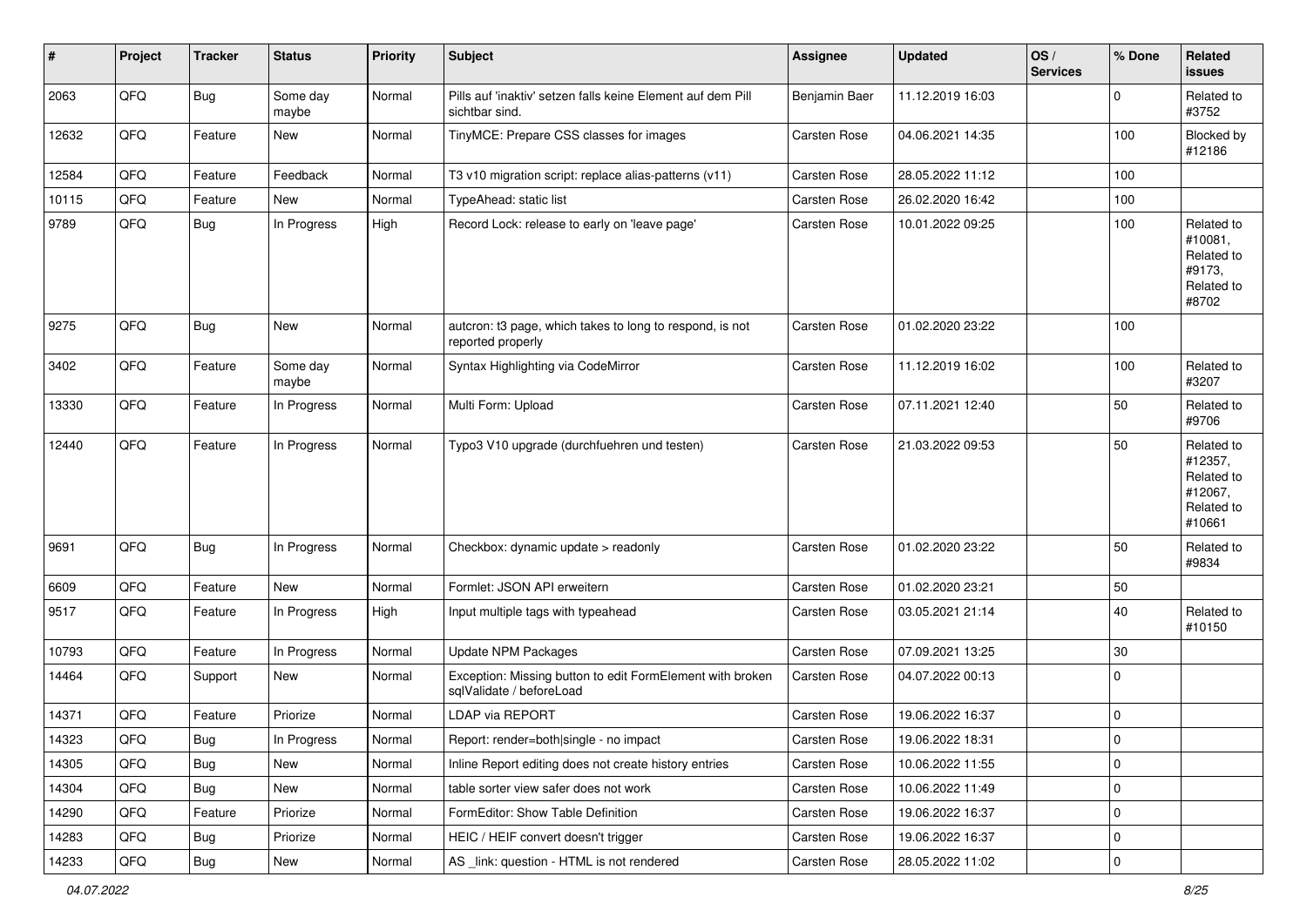| #     | Project | <b>Tracker</b> | <b>Status</b>              | <b>Priority</b> | <b>Subject</b>                                                                           | Assignee            | <b>Updated</b>   | OS/<br><b>Services</b> | % Done   | Related<br><b>issues</b>                                               |
|-------|---------|----------------|----------------------------|-----------------|------------------------------------------------------------------------------------------|---------------------|------------------|------------------------|----------|------------------------------------------------------------------------|
| 14187 | QFQ     | Feature        | New                        | High            | qfq.log: show current URL                                                                | <b>Carsten Rose</b> | 28.05.2022 11:02 |                        | $\Omega$ | Related to<br>#13933,<br>Related to<br>#12532,<br>Related to<br>#11893 |
| 14175 | QFQ     | <b>Bug</b>     | In Progress                | Normal          | Opening a form with no QFQ Session cookie fails                                          | Carsten Rose        | 03.06.2022 10:40 |                        | 0        |                                                                        |
| 14091 | QFQ     | <b>Bug</b>     | New                        | Normal          | inconsistent template path for twig                                                      | Carsten Rose        | 19.04.2022 18:36 |                        | 0        |                                                                        |
| 14090 | QFQ     | Feature        | New                        | Normal          | Nützliche _script funktionen                                                             | Carsten Rose        | 28.05.2022 11:03 |                        | 0        |                                                                        |
| 14077 | QFQ     | Bug            | New                        | Normal          | As _link: Attribute 'class' missing by r:1 and r:3 - but should<br>set                   | Carsten Rose        | 28.05.2022 11:02 |                        | 0        | Related to<br>#5342.<br>Related to<br>#4343                            |
| 13843 | QFQ     | Feature        | New                        | Normal          | Create JWT via QFQ                                                                       | Carsten Rose        | 19.03.2022 17:42 |                        | 0        |                                                                        |
| 13841 | QFQ     | Feature        | <b>New</b>                 | Normal          | Create PDF via iText - evaluate                                                          | Carsten Rose        | 19.03.2022 17:42 |                        | 0        |                                                                        |
| 13706 | QFQ     | <b>Bug</b>     | New                        | Normal          | Wrong CheckType in FieldElement LastStatus of Form Cron                                  | <b>Carsten Rose</b> | 21.01.2022 18:20 |                        | 0        |                                                                        |
| 13700 | QFQ     | Feature        | New                        | Normal          | Redesign qfq.io Seite                                                                    | Carsten Rose        | 19.03.2022 17:43 |                        | 0        |                                                                        |
| 13659 | QFQ     | <b>Bug</b>     | New                        | Normal          | wrong sanitize class applied to R-store                                                  | Carsten Rose        | 15.01.2022 14:23 |                        | 0        |                                                                        |
| 13592 | QFQ     | <b>Bug</b>     | New                        | Normal          | QFQ Build Queue: das vergeben von Tags klappt nicht. Es<br>werden keine Releases gebaut. | Carsten Rose        | 19.03.2022 17:45 |                        | 0        |                                                                        |
| 13566 | QFQ     | Feature        | Ready to sync<br>(develop) | Normal          | Delete config-example.qfq.php file                                                       | Carsten Rose        | 23.12.2021 09:25 |                        | 0        |                                                                        |
| 13467 | QFQ     | Feature        | New                        | Normal          | ChangeLog Generator                                                                      | Carsten Rose        | 19.03.2022 17:46 |                        | 0        | Related to<br>#11460                                                   |
| 13460 | QFQ     | <b>Bug</b>     | New                        | Normal          | Doc: Password set/reset  password should not processed<br>with 'html encode'             | Carsten Rose        | 19.03.2022 17:46 |                        | 0        |                                                                        |
| 13451 | QFQ     | <b>Bug</b>     | New                        | Normal          | Character Counter / Max Character: Problem in Safari                                     | Carsten Rose        | 15.04.2022 17:18 |                        | 0        |                                                                        |
| 13354 | QFQ     | Feature        | New                        | Normal          | Using Websocket in QFQ                                                                   | Carsten Rose        | 10.11.2021 15:47 |                        | 0        |                                                                        |
| 13332 | QFQ     | Bug            | New                        | Normal          | Multi Form: Required Felder werden visuell nicht markiert.                               | Carsten Rose        | 19.03.2022 17:47 |                        | 0        |                                                                        |
| 13331 | QFQ     | <b>Bug</b>     | New                        | Normal          | Multi Form: Clear Icon misplaced                                                         | Carsten Rose        | 19.03.2022 17:47 |                        | 0        |                                                                        |
| 12974 | QFQ     | <b>Bug</b>     | New                        | High            | Sanitize Queries in Action-Elements                                                      | Carsten Rose        | 07.12.2021 17:19 |                        | 0        |                                                                        |
| 12716 | QFQ     | <b>Bug</b>     | New                        | Normal          | template group: Pattern only applied to first instance                                   | Carsten Rose        | 19.03.2022 17:47 |                        | 0        |                                                                        |
| 12714 | QFQ     | <b>Bug</b>     | New                        | Normal          | Conversion of GIF to PDF broken when GIF contains Alpha.                                 | Carsten Rose        | 19.03.2022 17:49 |                        | 0        |                                                                        |
| 12702 | QFQ     | <b>Bug</b>     | New                        | High            | templateGroup: broken in multiDb Setup                                                   | Carsten Rose        | 14.12.2021 16:02 |                        | 0        |                                                                        |
| 12679 | QFQ     | Feature        | New                        | Normal          | tablesorter: custom column width                                                         | Carsten Rose        | 16.06.2021 11:10 |                        | 0        |                                                                        |
| 12670 | QFQ     | Bug            | New                        | High            | Dropdown-Menu classes können nicht mehr angegeben<br>werden                              | Carsten Rose        | 07.12.2021 17:19 |                        | 0        |                                                                        |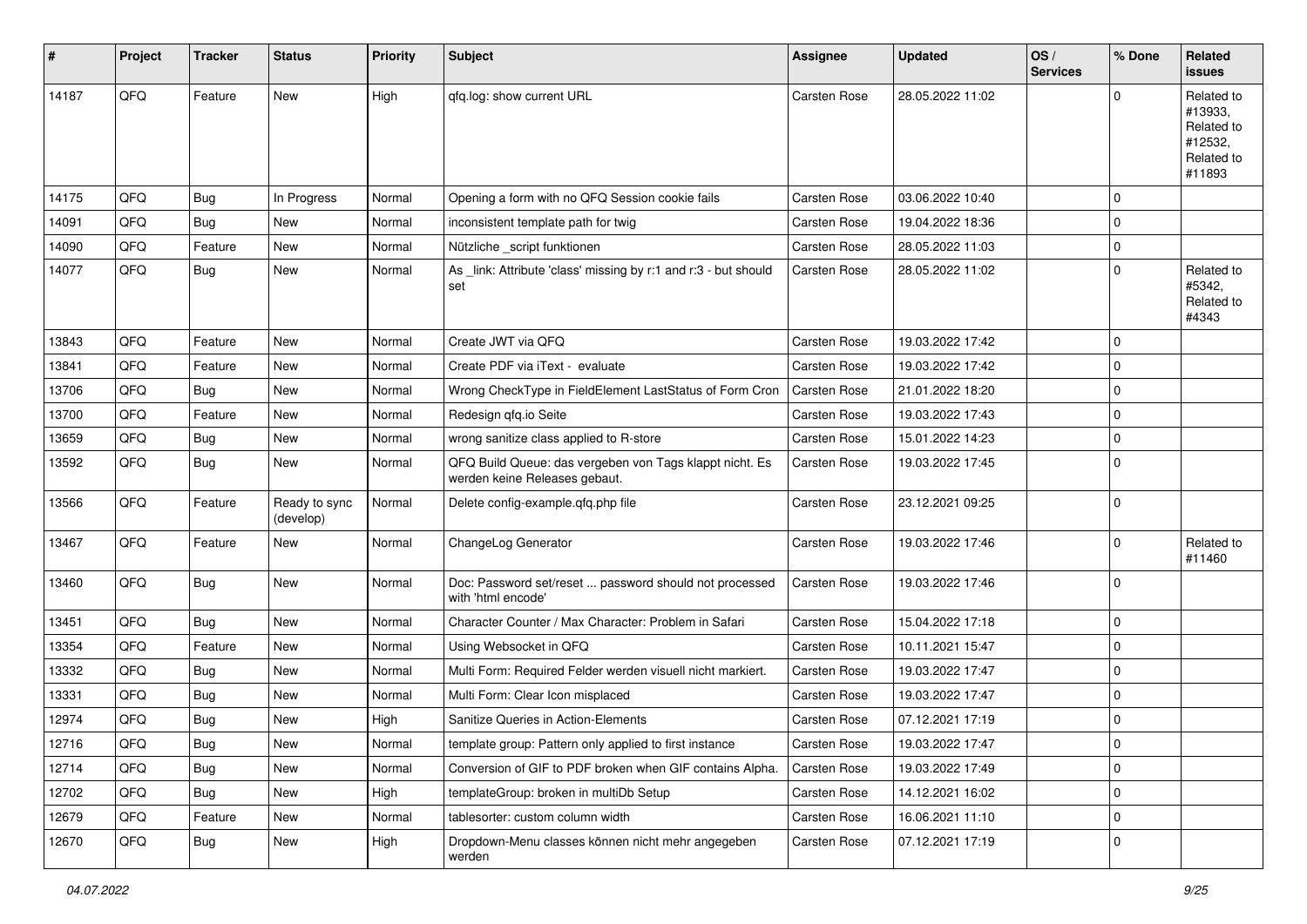| #     | Project | <b>Tracker</b> | <b>Status</b>     | <b>Priority</b> | Subject                                                                                                                                             | Assignee            | <b>Updated</b>   | OS/<br><b>Services</b> | % Done      | Related<br><b>issues</b>                                              |
|-------|---------|----------------|-------------------|-----------------|-----------------------------------------------------------------------------------------------------------------------------------------------------|---------------------|------------------|------------------------|-------------|-----------------------------------------------------------------------|
| 12664 | QFQ     | Feature        | <b>New</b>        | Normal          | TinyMCE: report/remove malicous HTML/JS Code                                                                                                        | <b>Carsten Rose</b> | 19.03.2022 17:47 |                        | $\Omega$    | Related to<br>#14320                                                  |
| 12611 | QFQ     | Feature        | Some day<br>maybe | Normal          | Refactoring: Bootstrap with Lazy Loading                                                                                                            | Carsten Rose        | 08.06.2022 10:37 |                        | $\Omega$    | Related to<br>#12490,<br>Related to<br>#10013,<br>Related to<br>#7732 |
| 12603 | QFQ     | Feature        | <b>New</b>        | Normal          | Dropdown (Select), Radio, checkbox:<br>itemListAlways={{!SELECT key, value}}                                                                        | Carsten Rose        | 19.03.2022 17:47 |                        | $\mathbf 0$ |                                                                       |
| 12581 | QFQ     | <b>Bug</b>     | New               | Normal          | Form.forward=close: Record 'new' in new browser tab ><br>save (& close) >> Form is not reloaded with new created<br>record id and stays in mode=new | Carsten Rose        | 19.03.2022 17:48 |                        | $\Omega$    |                                                                       |
| 12546 | QFQ     | <b>Bug</b>     | Feedback          | Normal          | Branch 'Development' - Unit Tests mit dirty workaround<br>angepasst                                                                                 | Carsten Rose        | 19.03.2022 17:48 |                        | $\Omega$    |                                                                       |
| 12545 | QFQ     | Bug            | New               | Urgent          | sql.log not created / updated                                                                                                                       | Carsten Rose        | 14.12.2021 16:02 |                        | $\mathbf 0$ |                                                                       |
| 12544 | QFQ     | Feature        | New               | High            | a) ' AS _link' new also as ' AS _format', b) sortierung via<br>'display: none;', c) '_format' benoeitgt nicht zwingend<br>u/U/p/m/z/d               | <b>Carsten Rose</b> | 14.12.2021 16:03 |                        | 0           |                                                                       |
| 12532 | QFQ     | Feature        | New               | High            | SIP-Parameter bei Seitenaufruf in Browser-Console<br>anzeigen                                                                                       | Carsten Rose        | 07.12.2021 17:19 |                        | $\mathbf 0$ | Related to<br>#11893,<br>Related to<br>#14187                         |
| 12520 | QFQ     | Bug            | New               | Normal          | Switch FE User: still active even FE User session expired                                                                                           | Carsten Rose        | 19.03.2022 17:48 |                        | $\mathbf 0$ |                                                                       |
| 12513 | QFQ     | Bug            | New               | High            | Implement server side check of maxlength                                                                                                            | Carsten Rose        | 07.12.2021 17:19 |                        | $\Omega$    |                                                                       |
| 12512 | QFQ     | Bug            | New               | Normal          | Some MySQL Installation can't use 'stored procedures'                                                                                               | Carsten Rose        | 19.03.2022 17:48 |                        | $\mathbf 0$ |                                                                       |
| 12504 | QFQ     | Feature        | Priorize          | Normal          | sql.log: report fe.id                                                                                                                               | Carsten Rose        | 05.05.2021 22:09 |                        | $\mathbf 0$ |                                                                       |
| 12503 | QFQ     | Feature        | Priorize          | Normal          | Detect dangerous UPDATE statement with missing WHERE                                                                                                | Carsten Rose        | 05.05.2021 22:09 |                        | $\mathbf 0$ |                                                                       |
| 12480 | QFQ     | Feature        | New               | Normal          | If QFQ upgrade is running, block further request                                                                                                    | Carsten Rose        | 03.05.2021 20:45 |                        | $\mathbf 0$ |                                                                       |
| 12477 | QFQ     | Feature        | New               | Normal          | Support for refactoring: Form, FormElement, diverse<br>Tabellen/Spalten, tt-content Records                                                         | Carsten Rose        | 03.05.2021 20:45 |                        | $\Omega$    |                                                                       |
| 12474 | QFQ     | Feature        | New               | Normal          | Check BaseConfigURL if it is given and the the last char is '/'                                                                                     | Carsten Rose        | 03.05.2021 20:45 |                        | $\mathbf 0$ |                                                                       |
| 12468 | QFQ     | <b>Bug</b>     | New               | Urgent          | Form: update Form.title after save                                                                                                                  | Carsten Rose        | 03.05.2021 21:12 |                        | $\Omega$    |                                                                       |
| 12465 | QFQ     | Feature        | New               | Normal          | QFQ Function: use in FE to fill StoreRecord                                                                                                         | Carsten Rose        | 05.05.2021 21:58 |                        | 0           |                                                                       |
| 12463 | QFQ     | <b>Bug</b>     | ToDo              | High            | QFQ Function: 'function' and 'sql' on same level - output of<br>sql is shown two times.                                                             | Carsten Rose        | 15.12.2021 16:31 |                        | $\mathbf 0$ |                                                                       |
| 12452 | QFQ     | Feature        | Priorize          | Normal          | BaseURL: alsways with '/' at the end                                                                                                                | Carsten Rose        | 19.06.2022 13:45 |                        | $\mathbf 0$ | Related to<br>#10782                                                  |
| 12439 | QFQ     | Feature        | In Progress       | Normal          | TinyMCE Paste from Word & Character Count/Limit                                                                                                     | Carsten Rose        | 05.05.2021 22:15 |                        | 0           |                                                                       |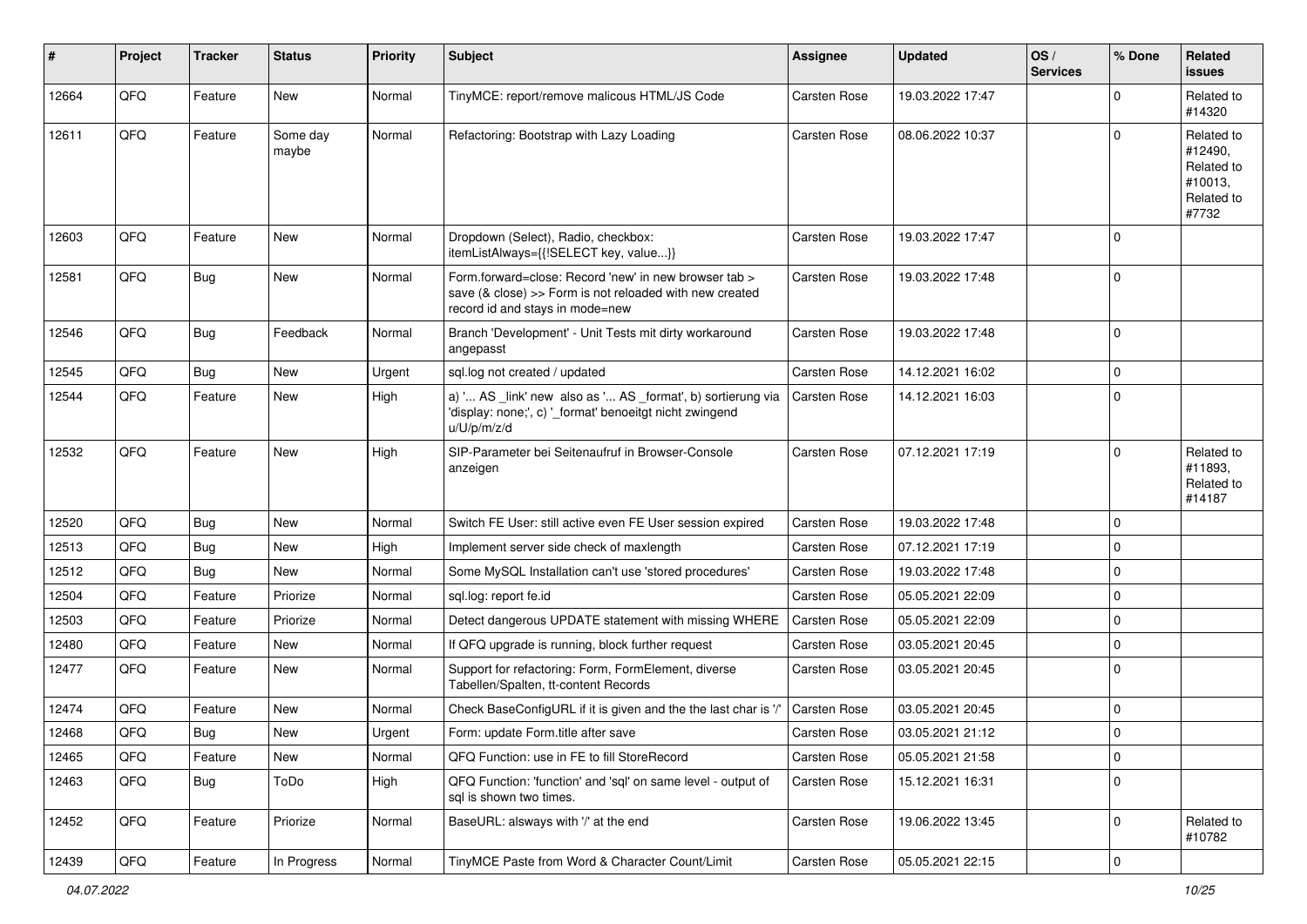| ∦     | Project | <b>Tracker</b> | <b>Status</b>     | <b>Priority</b> | <b>Subject</b>                                                                                                 | Assignee            | <b>Updated</b>   | OS/<br><b>Services</b> | % Done         | Related<br><b>issues</b>                      |
|-------|---------|----------------|-------------------|-----------------|----------------------------------------------------------------------------------------------------------------|---------------------|------------------|------------------------|----------------|-----------------------------------------------|
| 12413 | QFQ     | Feature        | <b>New</b>        | Normal          | STORE_TYPO3: enhance for {{be_users.email:T}},<br>{{fe users.email:T}}                                         | Carsten Rose        | 03.05.2021 20:45 |                        | $\Omega$       | Related to<br>#12412,<br>Related to<br>#10012 |
| 12412 | QFQ     | Feature        | <b>New</b>        | Normal          | Action/Escape qualifier 'e' (empty), '0': if given, an empty<br>string (or '0') will be treated as 'not found' | <b>Carsten Rose</b> | 08.05.2021 09:40 |                        | $\Omega$       | Related to<br>#12413.<br>Related to<br>#10012 |
| 12400 | QFQ     | Feature        | New               | Normal          | Tutorial ist in QFQ Doku, Wird in der Suche gefunden, es<br>gibt aber kein Menupunkt - Inhalt ueberpruefen     | Carsten Rose        | 03.05.2021 20:45 |                        | $\Omega$       |                                               |
| 12395 | QFQ     | Bug            | ToDo              | High            | QFQ Function: Result two times shown                                                                           | <b>Carsten Rose</b> | 18.02.2022 08:59 |                        | $\mathbf 0$    |                                               |
| 12337 | QFQ     | Feature        | Some day<br>maybe | Normal          | Database.php: better caching                                                                                   | <b>Carsten Rose</b> | 16.09.2021 15:10 |                        | $\Omega$       |                                               |
| 12330 | QFQ     | Feature        | <b>New</b>        | Normal          | Copy to input field / text area / TinyMCE                                                                      | <b>Carsten Rose</b> | 07.04.2021 09:01 |                        | $\mathbf 0$    |                                               |
| 12327 | QFQ     | <b>Bug</b>     | <b>New</b>        | Normal          | Copy to clipboard: Glyphicon can not be changed                                                                | Carsten Rose        | 27.12.2021 17:59 |                        | $\overline{0}$ |                                               |
| 12325 | QFQ     | Bug            | Priorize          | Normal          | MultiDB form.dblndex not working for report syntax                                                             | Carsten Rose        | 07.09.2021 13:37 |                        | $\Omega$       | Related to<br>#12145,<br>Related to<br>#12314 |
| 12315 | QFQ     | Feature        | Some day<br>maybe | Normal          | Form History (Diffs) / Backups                                                                                 | <b>Carsten Rose</b> | 16.09.2021 15:10 |                        | $\Omega$       |                                               |
| 12269 | QFQ     | Feature        | <b>New</b>        | Normal          | 2FA - Login                                                                                                    | Carsten Rose        | 03.05.2021 20:45 |                        | $\mathbf 0$    |                                               |
| 12187 | QFQ     | <b>Bug</b>     | <b>New</b>        | Normal          | Trigger FormAsFile() via Report: probably problem with multi<br>DB setup                                       | <b>Carsten Rose</b> | 20.03.2021 21:20 |                        | $\Omega$       |                                               |
| 12186 | QFQ     | Feature        | <b>New</b>        | High            | TinyMCE Config für Objekte                                                                                     | <b>Carsten Rose</b> | 07.12.2021 17:19 |                        | $\mathbf 0$    | <b>Blocks</b><br>#12632                       |
| 12163 | QFQ     | Feature        | <b>New</b>        | Normal          | Checkbox: table wrap                                                                                           | Carsten Rose        | 03.05.2021 20:51 |                        | $\mathbf 0$    |                                               |
| 12162 | QFQ     | Feature        | <b>New</b>        | Normal          | FE.type=sendmail: personalized mailing (several mails) via<br>template                                         | Carsten Rose        | 03.05.2021 20:45 |                        | $\Omega$       |                                               |
| 12146 | QFQ     | Feature        | <b>New</b>        | Normal          | Autocron Job: Anzeigen wann der naechste Job ausgefuehrt<br>wird, resp das er nicht ausgefuehrt wird           | Carsten Rose        | 15.03.2021 15:23 |                        | $\Omega$       |                                               |
| 12133 | QFQ     | Bug            | <b>New</b>        | Normal          | NPM, phpSpreadSheet aktualisieren                                                                              | <b>Carsten Rose</b> | 15.03.2021 09:04 |                        | $\Omega$       |                                               |
| 12119 | QFQ     | Feature        | <b>New</b>        | Normal          | AS paged: error message missing if there ist no 'r' argument.                                                  | <b>Carsten Rose</b> | 03.05.2021 20:51 |                        | $\Omega$       |                                               |
| 12109 | QFQ     | Feature        | <b>New</b>        | Normal          | Donwload Link: Plain, SIP, Persistent Link, Peristent SIP -<br>new notation                                    | Carsten Rose        | 03.05.2021 20:45 |                        | $\Omega$       | Related to<br>#12085                          |
| 12045 | QFQ     | Bug            | <b>New</b>        | Normal          | templateGroup afterSave FE: Aufruf ohne<br>sglHonorFormElements funktioniert nicht                             | Carsten Rose        | 18.02.2021 16:33 |                        | $\Omega$       |                                               |
| 12040 | QFQ     | Bug            | New               | Normal          | FE Mode 'hidden' für zwei FEs auf einer Zeile                                                                  | <b>Carsten Rose</b> | 18.02.2021 10:13 |                        | $\mathbf 0$    |                                               |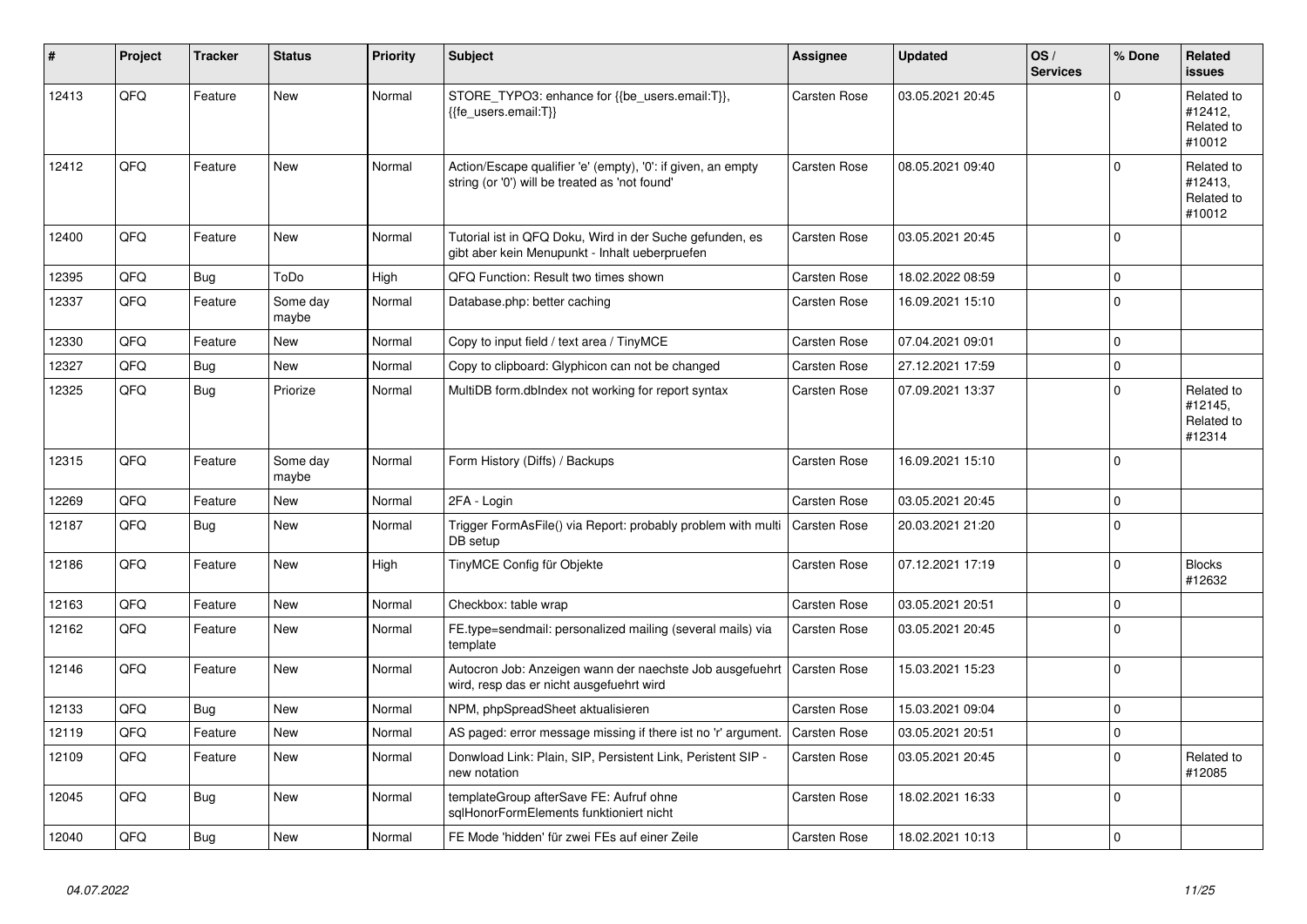| #     | Project | <b>Tracker</b> | <b>Status</b> | <b>Priority</b> | <b>Subject</b>                                                                                       | Assignee                                               | <b>Updated</b>   | OS/<br><b>Services</b> | % Done      | Related<br>issues                                                                                                              |                      |
|-------|---------|----------------|---------------|-----------------|------------------------------------------------------------------------------------------------------|--------------------------------------------------------|------------------|------------------------|-------------|--------------------------------------------------------------------------------------------------------------------------------|----------------------|
| 12024 | QFQ     | Feature        | New           | Normal          | Excel Export: text columns by default decode<br>htmlspeciachar()                                     | Carsten Rose                                           | 17.02.2021 23:55 |                        | $\Omega$    | Related to<br>#12022                                                                                                           |                      |
| 12023 | QFQ     | Feature        | New           | Normal          | MySQL Stored Precdure: QDECODESPECIALCHAR()                                                          | Carsten Rose                                           | 16.02.2021 11:16 |                        | $\mathbf 0$ | Related to<br>#12022                                                                                                           |                      |
| 11980 | QFQ     | Feature        | In Progress   | Normal          | protected verzeichnis MUSS geschützt werden                                                          | Carsten Rose                                           | 07.09.2021 13:30 |                        | $\mathbf 0$ |                                                                                                                                |                      |
| 11955 | QFQ     | Feature        | New           | Normal          | subrecord: new title option to set <th> attributes - e.g. to<br/>customize tablesorter options.</th> | attributes - e.g. to<br>customize tablesorter options. | Carsten Rose     | 03.05.2021 20:47       |             | $\mathbf 0$                                                                                                                    | Related to<br>#11775 |
| 11893 | QFQ     | Feature        | New           | High            | Broken SIP: a) only report one time, b) only report in main<br>column                                | Carsten Rose                                           | 12.05.2021 12:13 |                        | $\mathbf 0$ | Related to<br>#12532,<br>Related to<br>#14187                                                                                  |                      |
| 11775 | QFQ     | Feature        | New           | Normal          | Subrecord Tooltip pro Feld                                                                           | Carsten Rose                                           | 18.12.2020 15:22 |                        | $\mathbf 0$ | Related to<br>#11955                                                                                                           |                      |
| 11752 | QFQ     | <b>Bug</b>     | New           | Normal          | checkbox renders multiple input elements with same name                                              | Carsten Rose                                           | 17.12.2020 14:58 |                        | $\Omega$    | Related to<br>#11750                                                                                                           |                      |
| 11747 | QFQ     | Feature        | New           | Normal          | Maintenance Page with Redirect                                                                       | Carsten Rose                                           | 03.05.2021 20:47 |                        | $\mathbf 0$ | Related to<br>#11741                                                                                                           |                      |
| 11702 | QFQ     | Feature        | New           | Normal          | HTML Special Char makes no sense for 'allbut' if '&' is<br>forbidden                                 | Carsten Rose                                           | 07.12.2021 16:35 |                        | $\Omega$    | Related to<br>#5112,<br>Related to<br>#14320                                                                                   |                      |
| 11695 | QFQ     | <b>Bug</b>     | New           | Normal          | MultiForm required FE Error                                                                          | Carsten Rose                                           | 04.12.2020 13:34 |                        | $\mathbf 0$ |                                                                                                                                |                      |
| 11668 | QFQ     | <b>Bug</b>     | New           | Normal          | Play function.sql - problem with mysql                                                               | Carsten Rose                                           | 03.05.2021 20:48 |                        | $\mathbf 0$ |                                                                                                                                |                      |
| 11667 | QFQ     | Bug            | New           | Normal          | MySQL mariadb-server-10.3: Incorrect datetime value                                                  | Carsten Rose                                           | 03.05.2021 20:48 |                        | $\mathbf 0$ |                                                                                                                                |                      |
| 11523 | QFQ     | Feature        | New           | Normal          | Mit dynamic Update erkennen, ob Upload gemacht wurde                                                 | Carsten Rose                                           | 13.11.2020 15:07 |                        | $\Omega$    | Related to<br>#9533                                                                                                            |                      |
| 11517 | QFQ     | <b>Bug</b>     | In Progress   | Normal          | extraButtonInfo Broken for multiple FormElements                                                     | Carsten Rose                                           | 12.05.2022 13:12 |                        | $\mathbf 0$ | Related to<br>#7890,<br>Related to<br>#3811, Has<br>duplicate<br>#10905, Has<br>duplicate<br>#10553, Has<br>duplicate<br>#6779 |                      |
| 11516 | QFQ     | Feature        | New           | Normal          | Multi Page Form (Previous/Next Buttons)                                                              | Carsten Rose                                           | 16.03.2021 17:52 |                        | $\mathbf 0$ |                                                                                                                                |                      |
| 11504 | QFQ     | Feature        | New           | Normal          | Dynamic Update: Button text update for 'Save',' Close' &<br>'Delete'                                 | Carsten Rose                                           | 12.11.2020 23:44 |                        | $\mathbf 0$ |                                                                                                                                |                      |
| 11460 | QFQ     | Feature        | New           | Normal          | Easier creation of changelog: gitchangelog                                                           | Carsten Rose                                           | 12.06.2021 10:20 |                        | $\mathbf 0$ | Related to<br>#13467                                                                                                           |                      |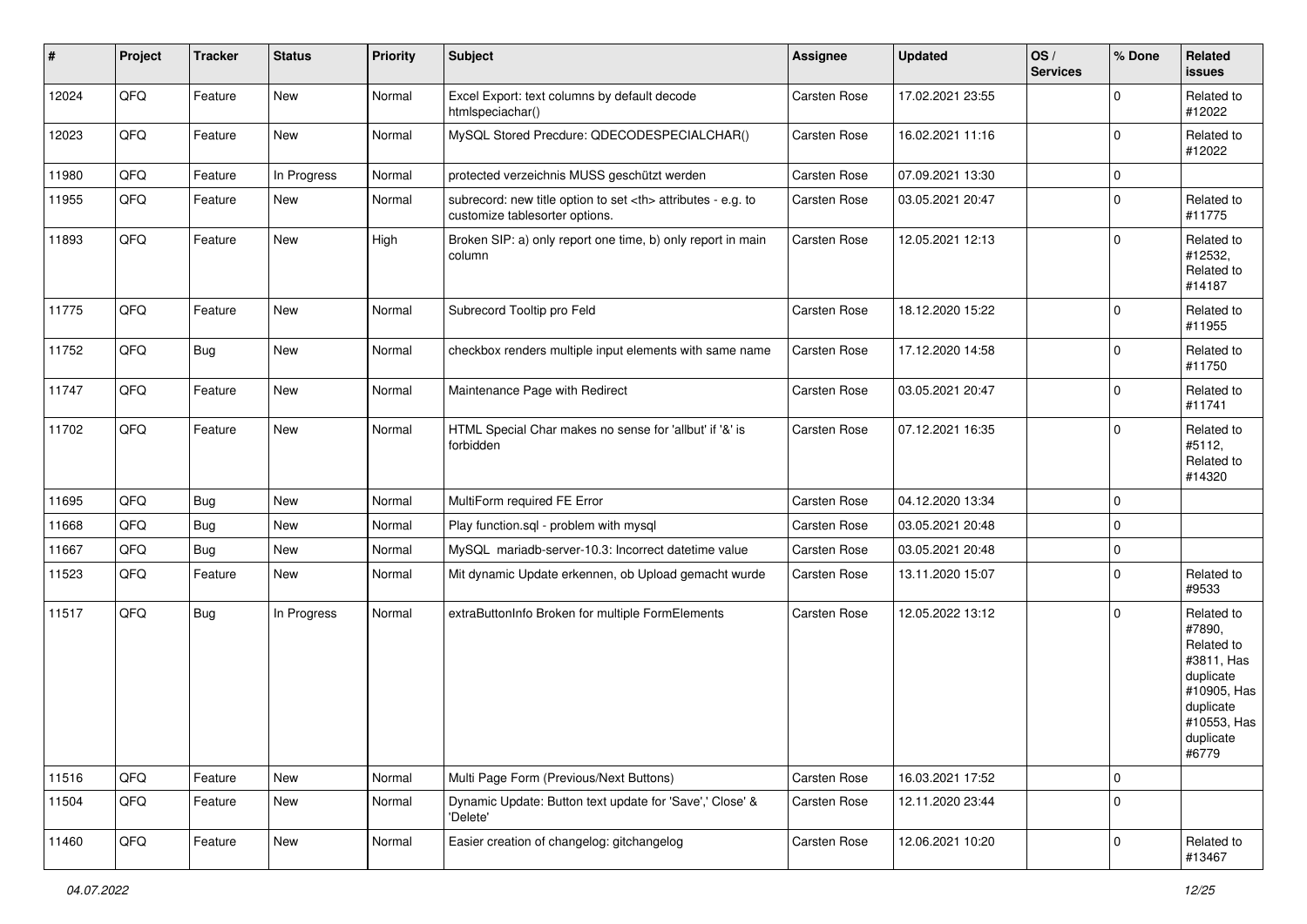| $\vert$ # | Project | <b>Tracker</b> | <b>Status</b>     | <b>Priority</b> | <b>Subject</b>                                                                      | Assignee            | <b>Updated</b>   | OS/<br><b>Services</b> | % Done      | Related<br>issues                                                    |
|-----------|---------|----------------|-------------------|-----------------|-------------------------------------------------------------------------------------|---------------------|------------------|------------------------|-------------|----------------------------------------------------------------------|
| 11323     | QFQ     | Feature        | Some day<br>maybe | Normal          | Report Frontend Editor Modal + Codemirror                                           | Carsten Rose        | 16.09.2021 15:10 |                        | $\Omega$    | Related to<br>#11036                                                 |
| 11322     | QFQ     | Feature        | Some day<br>maybe | Normal          | Form Element JSON - (multiline parameter field)                                     | Carsten Rose        | 16.09.2021 15:10 |                        | 0           |                                                                      |
| 11320     | QFQ     | Feature        | Priorize          | Normal          | Typo3 Version 10 support                                                            | Carsten Rose        | 05.05.2021 22:09 |                        | $\Omega$    |                                                                      |
| 11239     | QFQ     | <b>Bug</b>     | New               | Normal          | Radiobutton (plain): horizontales Rendern abhängig vom<br>Datentyp in der Datenbank | Carsten Rose        | 30.09.2020 18:37 |                        | $\Omega$    |                                                                      |
| 11217     | QFQ     | Feature        | Some day<br>maybe | Normal          | <b>Extend Script Functionality</b>                                                  | Carsten Rose        | 16.09.2021 15:10 |                        | $\Omega$    |                                                                      |
| 11080     | QFQ     | Feature        | New               | Normal          | Send MQTT messages                                                                  | <b>Carsten Rose</b> | 29.08.2020 19:49 |                        | $\Omega$    |                                                                      |
| 11076     | QFQ     | Feature        | In Progress       | Normal          | SELECT  AS _websocket                                                               | Carsten Rose        | 30.08.2020 17:49 |                        | $\mathbf 0$ |                                                                      |
| 11036     | QFQ     | Feature        | Some day<br>maybe | Normal          | inline report editor permissions                                                    | Carsten Rose        | 16.09.2021 15:09 |                        | $\mathbf 0$ | Related to<br>#11323                                                 |
| 10996     | QFQ     | Feature        | <b>New</b>        | Normal          | Download video via sip: no seek                                                     | <b>Carsten Rose</b> | 12.08.2020 14:18 |                        | $\mathbf 0$ |                                                                      |
| 10979     | QFQ     | Feature        | <b>New</b>        | Normal          | Ajax Calls an API - dataReport                                                      | Carsten Rose        | 11.05.2022 12:15 |                        | $\Omega$    |                                                                      |
| 10976     | QFQ     | Feature        | <b>New</b>        | Normal          | Excel Export Verbesserungen                                                         | Carsten Rose        | 06.08.2020 10:56 |                        | $\mathbf 0$ |                                                                      |
| 10937     | QFQ     | <b>Bug</b>     | New               | Normal          | Fehler mit abhängigen Select- Feldern beim Positionieren                            | Carsten Rose        | 12.11.2020 23:45 |                        | 0           |                                                                      |
| 10819     | QFQ     | Feature        | <b>New</b>        | Normal          | Persistent SIP - second try                                                         | Carsten Rose        | 29.06.2020 23:02 |                        | $\mathbf 0$ | Related to<br>#6261                                                  |
| 10745     | QFQ     | Feature        | Some day<br>maybe | Normal          | <b>Tablesorter Excel Export</b>                                                     | Carsten Rose        | 16.09.2021 15:09 |                        | $\Omega$    |                                                                      |
| 10716     | QFQ     | Feature        | Some day<br>maybe | Normal          | Business Logic mit Externen Skripten                                                | Carsten Rose        | 16.09.2021 15:10 |                        | $\Omega$    | Related to<br>#10713.<br>Related to<br>#8217                         |
| 10714     | QFQ     | Feature        | <b>New</b>        | Normal          | multi Table Form                                                                    | Carsten Rose        | 16.03.2021 18:44 |                        | 0           |                                                                      |
| 10704     | QFQ     | <b>Bug</b>     | New               | Normal          | wkhtml problem rendering fullCalendar.js / fabric.js >><br>successor: puppeteer     | Carsten Rose        | 12.11.2020 23:45 |                        | $\Omega$    | Related to<br>#5024,<br>Related to<br>#4650,<br>Related to<br>#10715 |
| 10661     | QFQ     | <b>Bug</b>     | In Progress       | Normal          | Typo3 Warnungen                                                                     | Carsten Rose        | 07.09.2021 13:23 |                        | $\mathbf 0$ | Related to<br>#12440                                                 |
| 10658     | QFQ     | <b>Bug</b>     | New               | Normal          | processReadOnly broken                                                              | Carsten Rose        | 27.05.2020 17:55 |                        | $\mathbf 0$ |                                                                      |
| 10640     | QFQ     | <b>Bug</b>     | <b>New</b>        | High            | TypeAhead Tag: FE editierbar trotz readOnly                                         | Carsten Rose        | 03.05.2021 21:12 |                        | $\Omega$    | Related to<br>#7795                                                  |
| 10593     | QFQ     | Feature        | New               | Normal          | label2: text behind input element                                                   | <b>Carsten Rose</b> | 16.05.2020 10:57 |                        | $\Omega$    |                                                                      |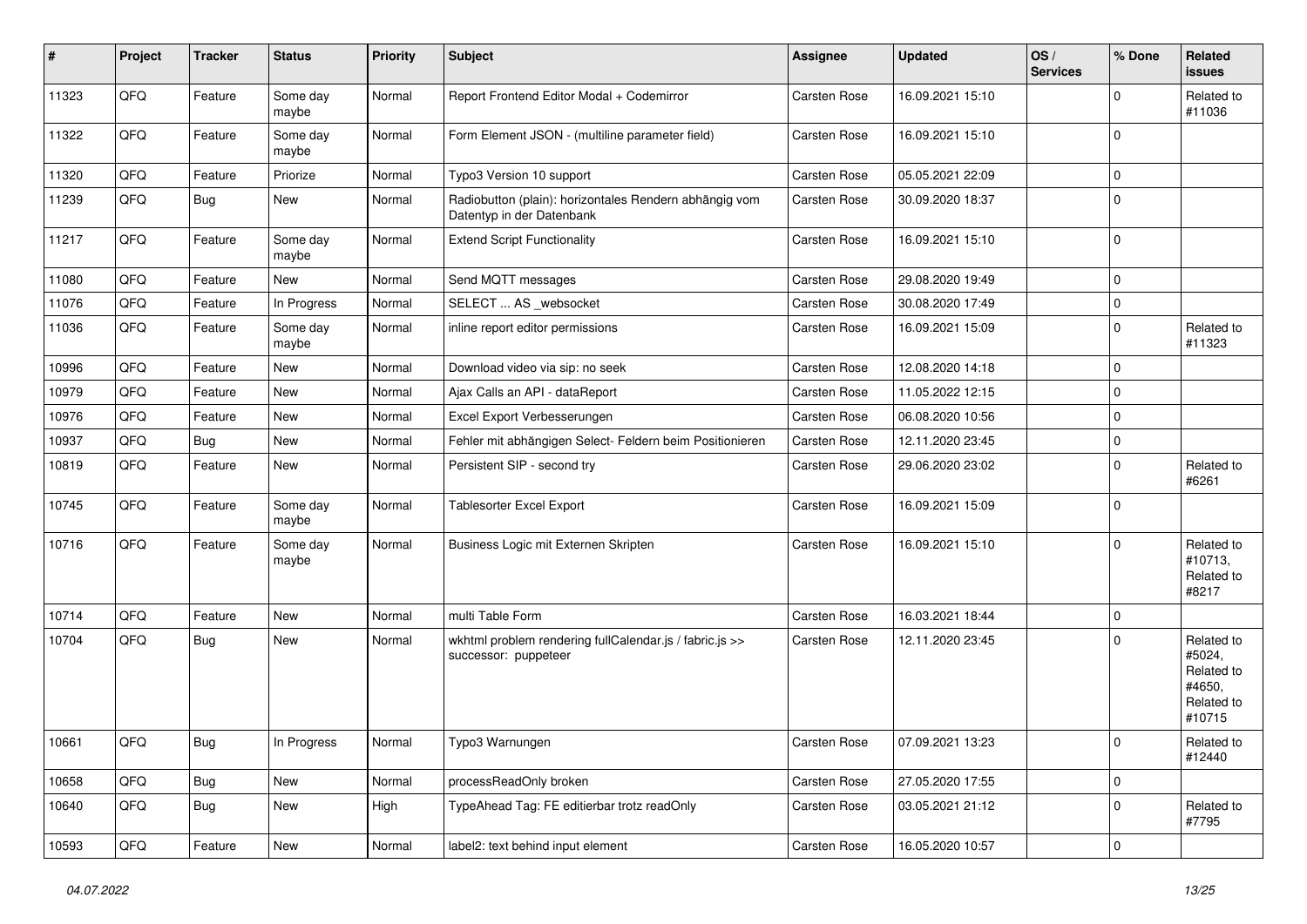| #     | Project | <b>Tracker</b> | <b>Status</b>     | Priority | <b>Subject</b>                                                                           | Assignee     | <b>Updated</b>   | OS/<br><b>Services</b> | % Done                  | Related<br>issues                                                      |
|-------|---------|----------------|-------------------|----------|------------------------------------------------------------------------------------------|--------------|------------------|------------------------|-------------------------|------------------------------------------------------------------------|
| 10588 | QFQ     | <b>Bug</b>     | New               | Normal   | typeahed Tag: Doku anpassen                                                              | Carsten Rose | 12.11.2020 23:45 |                        | $\Omega$                |                                                                        |
| 10508 | QFQ     | <b>Bug</b>     | New               | High     | Multi Form broken on Multi DB Instance                                                   | Carsten Rose | 03.05.2021 21:12 |                        | $\mathbf 0$             |                                                                        |
| 10506 | QFQ     | <b>Bug</b>     | New               | High     | Template Group broken on MultiDB instance                                                | Carsten Rose | 03.05.2021 21:12 |                        | $\Omega$                | Related to<br>#10505                                                   |
| 10443 | QFQ     | Feature        | In Progress       | Normal   | Konzept_api / _live                                                                      | Carsten Rose | 07.05.2020 09:39 |                        | $\Omega$                |                                                                        |
| 10322 | QFQ     | Bug            | New               | Normal   | FormElement / Radio: missing column 'enum' >> FE not<br>reported                         | Carsten Rose | 07.05.2020 09:37 |                        | $\Omega$                |                                                                        |
| 10119 | QFQ     | Feature        | New               | Normal   | Dropdown (selectlist) & TypeAhead: format and catagorize<br>list                         | Carsten Rose | 07.05.2020 09:36 |                        | $\Omega$                |                                                                        |
| 10116 | QFQ     | Feature        | Some day<br>maybe | Normal   | TypeAhead: Tag - show inside 'input' element                                             | Carsten Rose | 16.09.2021 15:09 |                        | $\mathbf 0$             |                                                                        |
| 10095 | QFQ     | Feature        | Some day<br>maybe | Normal   | Generic Gitlab Integration into QFQ                                                      | Carsten Rose | 16.09.2021 15:10 |                        | 0                       |                                                                        |
| 10082 | QFQ     | <b>Bug</b>     | New               | Normal   | FE.type=SELECT - 'sanatize' Class                                                        | Carsten Rose | 07.05.2020 09:36 |                        | $\Omega$                | Related to<br>#10081                                                   |
| 10081 | QFQ     | <b>Bug</b>     | New               | High     | Stale record lock after 'forbidden' character                                            | Carsten Rose | 03.05.2021 21:12 |                        | $\Omega$                | Related to<br>#10082,<br>Related to<br>#9789                           |
| 10080 | QFQ     | Feature        | New               | Normal   | Popup on 'save' / 'close': configure dialog (answer<br>yes/no/cancle/)                   | Carsten Rose | 28.03.2021 20:52 |                        | $\mathbf 0$             | Is duplicate<br>of #12262                                              |
| 10015 | QFQ     | Feature        | Priorize          | Normal   | Monospace in Textarea                                                                    | Carsten Rose | 03.02.2020 13:40 |                        | $\Omega$                |                                                                        |
| 10014 | QFQ     | Feature        | New               | Normal   | Manual.rst: describe behaviour and process order of<br>fillStoreVar, slaveId, sqlBefore, | Carsten Rose | 01.02.2020 22:31 |                        | $\mathbf 0$             |                                                                        |
| 10013 | QFQ     | Feature        | Some day<br>maybe | Normal   | FE.typ=editor: CodeMirror                                                                | Carsten Rose | 08.06.2022 10:37 |                        | $\Omega$                | Related to<br>#12611,<br>Related to<br>#12490,<br>Related to<br>#7732  |
| 10012 | QFQ     | Feature        | Priorize          | Normal   | redirectAllMailTo: {{beEmail:T}}                                                         | Carsten Rose | 08.05.2021 09:54 |                        | $\Omega$                | Related to<br>#12412,<br>Related to<br>#12413,<br>Related to<br>#10011 |
| 10011 | QFQ     | Feature        | Priorize          | Normal   | Offer new STORE_TYPO3 Variable 'beUser', 'beEmail'                                       | Carsten Rose | 08.05.2021 09:51 |                        | 0                       | Related to<br>#10012,<br>Related to<br>#12511                          |
| 10005 | QFQ     | Feature        | Priorize          | Normal   | Report / special column name:  AS _calendar                                              | Carsten Rose | 03.06.2020 17:28 |                        | $\overline{\mathbf{0}}$ |                                                                        |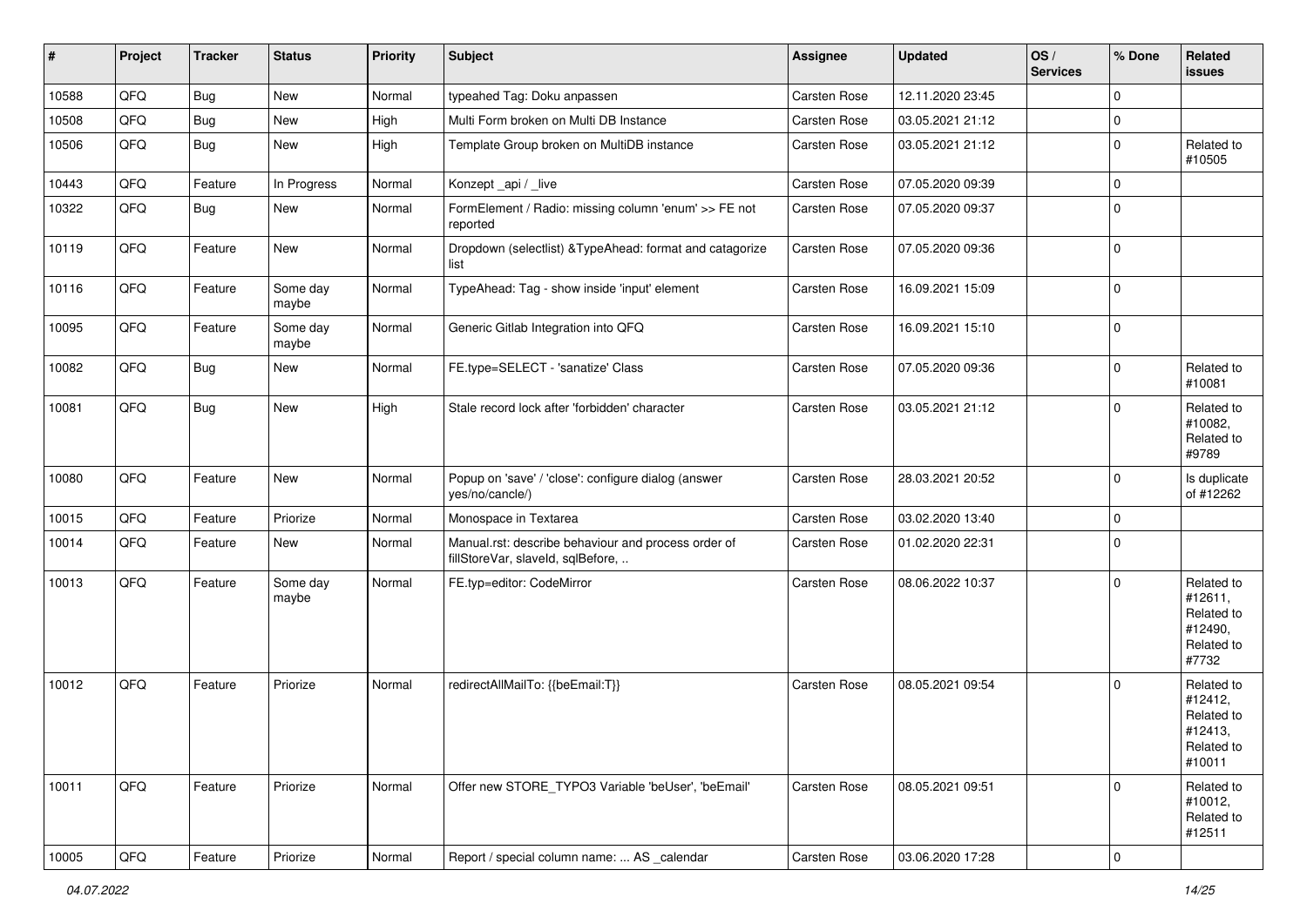| ∥ #  | Project | <b>Tracker</b> | <b>Status</b>     | <b>Priority</b> | <b>Subject</b>                                                                                                                        | Assignee     | <b>Updated</b>   | OS/<br><b>Services</b> | % Done      | Related<br><b>issues</b>                                                |
|------|---------|----------------|-------------------|-----------------|---------------------------------------------------------------------------------------------------------------------------------------|--------------|------------------|------------------------|-------------|-------------------------------------------------------------------------|
| 9983 | QFQ     | Feature        | <b>New</b>        | Normal          | Report Notation: new keyword 'range'                                                                                                  | Carsten Rose | 01.02.2020 15:55 |                        | $\mathbf 0$ |                                                                         |
| 9975 | QFQ     | Bug            | Priorize          | Normal          | Dropdown Menu: 'r:3' broken                                                                                                           | Carsten Rose | 01.02.2020 10:13 |                        | $\mathbf 0$ |                                                                         |
| 9968 | QFQ     | Feature        | Priorize          | Normal          | Tooltip in Links for Developer                                                                                                        | Carsten Rose | 01.02.2020 23:17 |                        | $\mathbf 0$ |                                                                         |
| 9958 | QFQ     | Bug            | Priorize          | Normal          | Broken subrecord query: no error message                                                                                              | Carsten Rose | 05.02.2021 15:15 |                        | $\mathbf 0$ |                                                                         |
| 9947 | QFQ     | Bug            | Priorize          | Normal          | Unwanted error message if missing 'typeAheadSqlPrefetch'                                                                              | Carsten Rose | 01.02.2020 10:13 |                        | $\pmb{0}$   |                                                                         |
| 9928 | QFQ     | Feature        | Priorize          | Normal          | SpecialColumnName: a) Deprecated: ' AS "_+tag " ', b)<br>New: ' AS "_ <tag1><tag2>"'</tag2></tag1>                                    | Carsten Rose | 01.02.2020 23:17 |                        | $\Omega$    | Related to<br>#9929                                                     |
| 9927 | QFQ     | Feature        | <b>New</b>        | Normal          | QFQ Update: a) Update nur machen wenn BE User<br>eingeloggt ist., b) Bei Fehler genaue Meldung welcher<br>Updateschritt Probleme hat. | Carsten Rose | 22.01.2020 12:59 |                        | $\mathbf 0$ |                                                                         |
| 9900 | QFQ     | Feature        | Priorize          | Normal          | Generic API Call: tt-content record >> JSON                                                                                           | Carsten Rose | 01.02.2020 10:13 |                        | $\mathsf 0$ |                                                                         |
| 9862 | QFQ     | <b>Bug</b>     | Priorize          | Normal          | Failed writing to sql mail qfq.log should throw an exception                                                                          | Carsten Rose | 01.02.2020 10:13 |                        | $\mathbf 0$ |                                                                         |
| 9834 | QFQ     | Bug            | Priorize          | Normal          | Input elements with tag 'disabled' are missing on<br>form-submit: server option 'processReadOnly' broken                              | Carsten Rose | 07.12.2021 16:43 |                        | $\mathbf 0$ | Related to<br>#9691,<br>Related to<br>#5305, Has<br>duplicate<br>#12331 |
| 9811 | QFQ     | Feature        | <b>New</b>        | Normal          | Report: tag every n'th row                                                                                                            | Carsten Rose | 01.02.2020 23:22 |                        | $\Omega$    |                                                                         |
| 9783 | QFQ     | Bug            | <b>New</b>        | Normal          | Email with special characters                                                                                                         | Carsten Rose | 01.02.2020 23:22 |                        | $\Omega$    |                                                                         |
| 9781 | QFQ     | Feature        | <b>New</b>        | Normal          | Button: CSS class to make buttons smaller                                                                                             | Carsten Rose | 01.02.2020 23:22 |                        | $\mathbf 0$ |                                                                         |
| 9777 | QFQ     | Feature        | <b>New</b>        | Normal          | Logging QFQ Variables                                                                                                                 | Carsten Rose | 16.12.2019 17:17 |                        | $\mathbf 0$ |                                                                         |
| 9773 | QFQ     | Bug            | <b>New</b>        | Normal          | form.parameter.formModeGlobal=requiredOff                                                                                             | Carsten Rose | 01.02.2020 15:56 |                        | $\mathbf 0$ |                                                                         |
| 9707 | QFQ     | Feature        | New               | Normal          | SIP security: encode pageld and check pageld on decode                                                                                | Carsten Rose | 01.02.2020 23:22 |                        | $\mathsf 0$ |                                                                         |
| 9706 | QFQ     | Feature        | New               | Normal          | Multi File Upload (hidden template group)                                                                                             | Carsten Rose | 01.02.2020 23:22 |                        | $\mathbf 0$ | Related to<br>#7521,<br>Related to<br>#5562.<br>Related to<br>#13330    |
| 9704 | QFQ     | Feature        | Some day<br>maybe | Normal          | Thumbnails Generieren beim Splitten von PDF Files                                                                                     | Carsten Rose | 11.12.2019 16:01 |                        | $\mathbf 0$ |                                                                         |
| 9669 | QFQ     | <b>Bug</b>     | Some day<br>maybe | Normal          | Checkbox / Template Group: radio/checkbox visible broken<br>after 'add'                                                               | Carsten Rose | 16.06.2021 13:47 |                        | $\mathbf 0$ | Related to<br>#8091                                                     |
| 9668 | QFQ     | Feature        | Priorize          | Normal          | Form.mode: rename 'hidden' to 'hide'                                                                                                  | Carsten Rose | 05.05.2021 22:14 |                        | $\mathsf 0$ | Related to<br>#6437                                                     |
| 9602 | QFQ     | Feature        | <b>New</b>        | Normal          | Form definition as JSON                                                                                                               | Carsten Rose | 01.02.2020 23:21 |                        | $\Omega$    | Related to<br>#9600                                                     |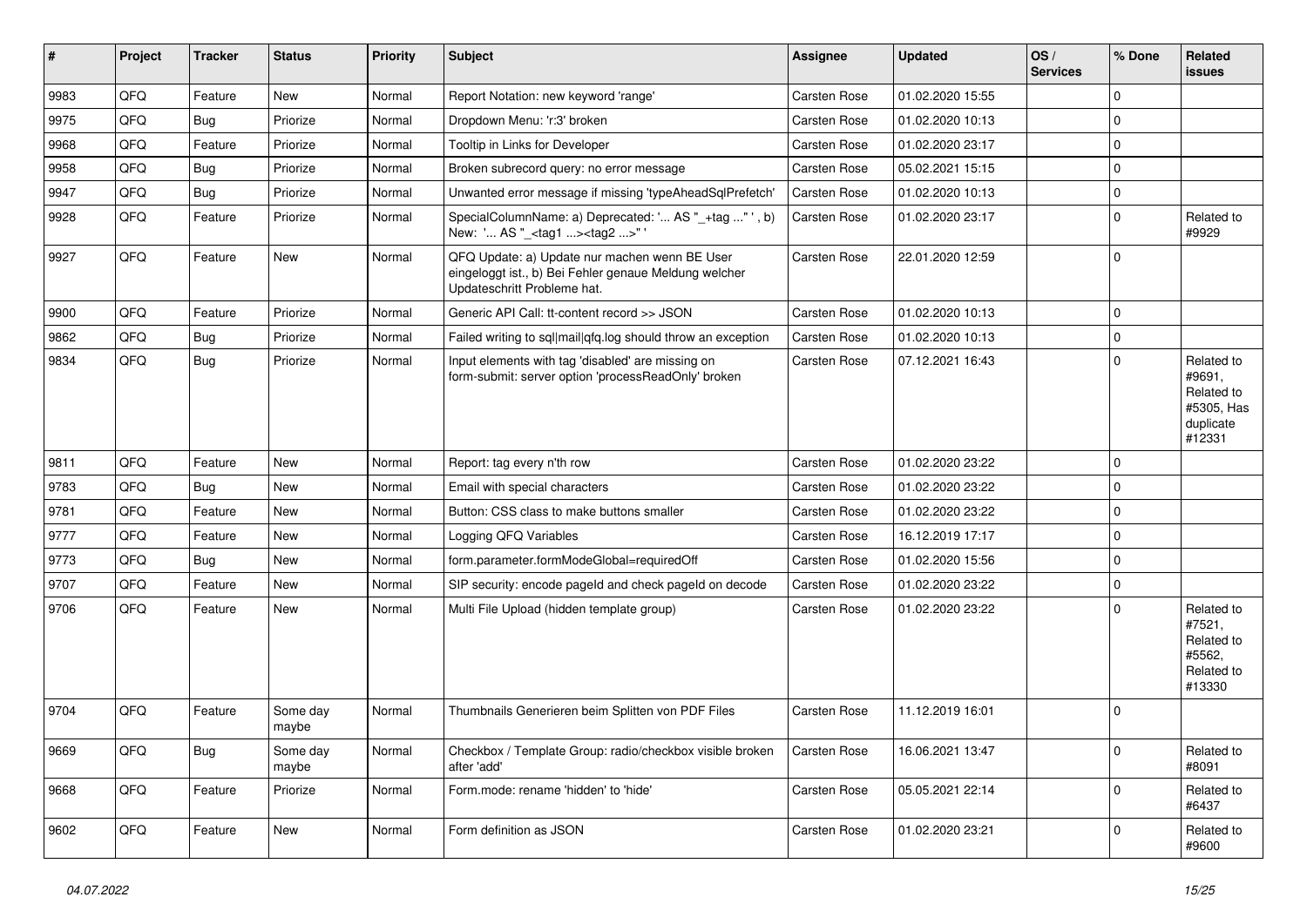| #    | Project | <b>Tracker</b> | <b>Status</b>     | <b>Priority</b> | <b>Subject</b>                                                                  | <b>Assignee</b> | <b>Updated</b>   | OS/<br><b>Services</b> | % Done      | Related<br><b>issues</b>                     |
|------|---------|----------------|-------------------|-----------------|---------------------------------------------------------------------------------|-----------------|------------------|------------------------|-------------|----------------------------------------------|
| 9579 | QFQ     | Feature        | Some day<br>maybe | Normal          | Multiform with Process Row                                                      | Carsten Rose    | 11.12.2019 16:01 |                        | $\mathbf 0$ |                                              |
| 9537 | QFQ     | Feature        | New               | Normal          | FormEditor: Edit fieldset in FrontEnd                                           | Carsten Rose    | 01.02.2020 23:22 |                        | $\mathbf 0$ |                                              |
| 9534 | QFQ     | Bug            | Priorize          | Urgent          | FE.type=upload: 'Unknown Mode: ID"                                              | Carsten Rose    | 03.05.2021 21:14 |                        | $\mathbf 0$ | Related to<br>#9532                          |
| 9533 | QFQ     | <b>Bug</b>     | <b>New</b>        | Normal          | FE.type=upload: Check in 'beforeSave' if upload is given                        | Carsten Rose    | 01.02.2020 23:22 |                        | $\mathbf 0$ | Related to<br>#11523                         |
| 9531 | QFQ     | Bug            | <b>New</b>        | High            | FE File: Dynamic Update / modeSql / required detected even<br>it not set        | Carsten Rose    | 11.06.2021 20:32 |                        | $\mathbf 0$ | Related to<br>#12398                         |
| 9394 | QFQ     | Feature        | Priorize          | Normal          | REST: allow for non numerical ids in get requests                               | Carsten Rose    | 05.05.2021 22:10 |                        | $\mathbf 0$ |                                              |
| 9352 | QFQ     | Feature        | New               | Normal          | FE 'Native' fire slaveld, sqlAfter, sqlIns                                      | Carsten Rose    | 01.02.2020 23:22 |                        | $\mathbf 0$ |                                              |
| 9348 | QFQ     | Feature        | <b>New</b>        | Normal          | defaultThumbnailSize: pre render thumbnails                                     | Carsten Rose    | 12.06.2021 09:05 |                        | $\mathbf 0$ |                                              |
| 9347 | QFQ     | <b>Bug</b>     | New               | High            | FE.type=upload with dynamic show/hidden: required not<br>detected               | Carsten Rose    | 12.06.2021 10:40 |                        | $\mathbf 0$ | Related to<br>#5305,<br>Related to<br>#12398 |
| 9346 | QFQ     | Feature        | Priorize          | Normal          | beforeSave: check if an upload is given                                         | Carsten Rose    | 11.06.2021 21:18 |                        | $\mathbf 0$ |                                              |
| 9317 | QFQ     | <b>Bug</b>     | New               | Normal          | FE.type=note: with dynamic show/hidden an empty label<br>causes trouble         | Carsten Rose    | 01.02.2020 23:22 |                        | $\mathbf 0$ |                                              |
| 9281 | QFQ     | <b>Bug</b>     | Some day<br>maybe | Normal          | Allow STRICT_TRANS_TABLES                                                       | Carsten Rose    | 02.01.2021 18:43 |                        | $\mathbf 0$ |                                              |
| 9221 | QFQ     | Feature        | <b>New</b>        | Normal          | typeAhead: Zeichenlimite ausschalten                                            | Carsten Rose    | 29.06.2022 22:36 |                        | $\mathbf 0$ |                                              |
| 9208 | QFQ     | Feature        | <b>New</b>        | Normal          | Manage 'recent' records                                                         | Carsten Rose    | 01.02.2020 23:22 |                        | $\mathbf 0$ |                                              |
| 9177 | QFQ     | <b>Bug</b>     | New               | Normal          | Bug? QFQ tries to save an action FE, which has real<br>existing column name     | Carsten Rose    | 01.02.2020 23:22 |                        | $\mathbf 0$ |                                              |
| 9173 | QFQ     | Bug            | Priorize          | Urgent          | Stale Record Lock: Firefox                                                      | Carsten Rose    | 03.05.2021 21:14 |                        | $\mathbf 0$ | Related to<br>#9789                          |
| 9136 | QFQ     | Feature        | <b>New</b>        | Normal          | Create ZIP files with dynamic PDFs                                              | Carsten Rose    | 01.02.2020 23:22 |                        | $\mathbf 0$ |                                              |
| 9129 | QFQ     | Feature        | New               | Normal          | sqlValidate: Message as notification, not as error                              | Carsten Rose    | 01.02.2020 23:22 |                        | $\mathbf 0$ | Related to<br>#9128                          |
| 9128 | QFQ     | Feature        | <b>New</b>        | Normal          | Error Message: not replaced variables- a) replace back to<br>'{{', b) underline | Carsten Rose    | 01.02.2020 23:22 |                        | $\mathbf 0$ | Related to<br>#9129                          |
| 9127 | QFQ     | Bug            | New               | Normal          | Error Message: change 'roll over' color - text not readable                     | Carsten Rose    | 01.02.2020 23:22 |                        | $\mathbf 0$ |                                              |
| 9121 | QFQ     | <b>Bug</b>     | Priorize          | High            | sip links have r and __dbIndexData set                                          | Carsten Rose    | 12.06.2021 10:41 |                        | $\mathbf 0$ |                                              |
| 9077 | QFQ     | <b>Bug</b>     | New               | Normal          | typeAheadSql: report broken SQL                                                 | Carsten Rose    | 29.06.2022 22:35 |                        | $\mathbf 0$ | Related to<br>#4018                          |
| 9013 | QFQ     | <b>Bug</b>     | New               | Normal          | Error in Twig template not handled                                              | Carsten Rose    | 20.10.2021 13:43 |                        | $\mathbf 0$ |                                              |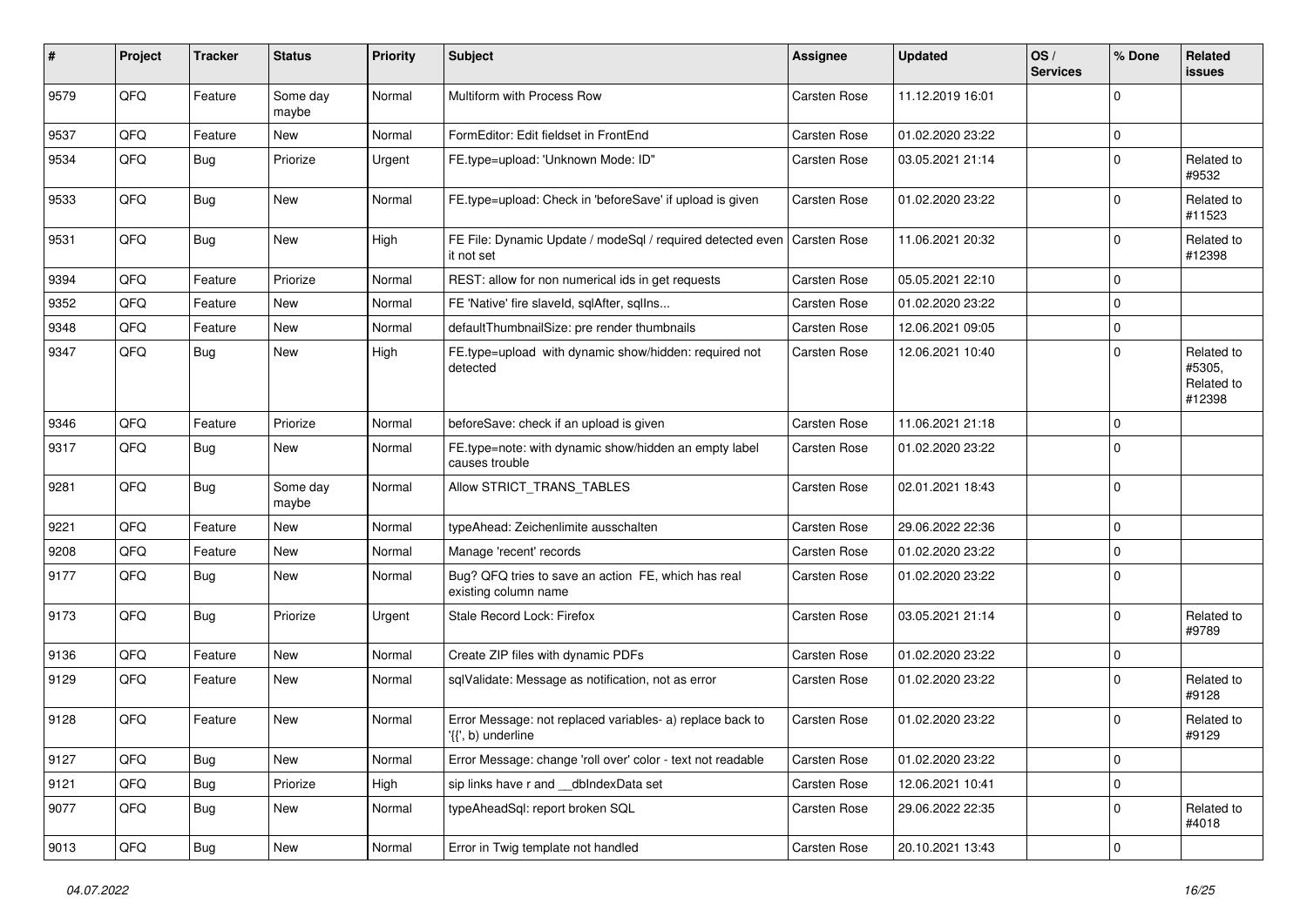| $\pmb{\sharp}$ | Project | <b>Tracker</b> | <b>Status</b>     | <b>Priority</b> | <b>Subject</b>                                                                                         | Assignee            | <b>Updated</b>   | OS/<br><b>Services</b> | % Done      | Related<br>issues    |
|----------------|---------|----------------|-------------------|-----------------|--------------------------------------------------------------------------------------------------------|---------------------|------------------|------------------------|-------------|----------------------|
| 8975           | QFQ     | Feature        | <b>New</b>        | Normal          | Report Notation: 2.0                                                                                   | Carsten Rose        | 01.02.2020 23:22 |                        | $\Omega$    | Related to<br>#8963  |
| 8963           | QFQ     | Feature        | Priorize          | Normal          | Setting values in a store: flexible way                                                                | Carsten Rose        | 05.05.2021 22:10 |                        | 0           | Related to<br>#8975  |
| 8962           | QFQ     | Feature        | New               | High            | allow for form fields with identical names                                                             | Carsten Rose        | 03.05.2021 21:14 |                        | $\Omega$    |                      |
| 8894           | QFQ     | Feature        | Some day<br>maybe | Normal          | Documentation Tags Usable in QFQ Application                                                           | <b>Carsten Rose</b> | 11.12.2019 16:01 |                        | $\Omega$    |                      |
| 8892           | QFQ     | Feature        | Some day<br>maybe | Normal          | Display and Edit SQL Comments in Form Editor                                                           | Carsten Rose        | 11.12.2019 16:01 |                        | $\Omega$    |                      |
| 8806           | QFQ     | Feature        | <b>New</b>        | Normal          | <b>SQL Function nl2br</b>                                                                              | <b>Carsten Rose</b> | 01.02.2020 23:22 |                        | $\Omega$    |                      |
| 8719           | QFQ     | Feature        | <b>New</b>        | Normal          | extraButtonLock: add support for 0/1                                                                   | Carsten Rose        | 01.02.2020 23:22 |                        | $\Omega$    |                      |
| 8702           | QFQ     | Feature        | New               | Normal          | Load Record which is locked: missing user info                                                         | Carsten Rose        | 11.12.2019 16:16 |                        | $\Omega$    | Related to<br>#9789  |
| 8668           | QFQ     | Bug            | New               | High            | Pill disabled: dyamic mode 'hidden' not respected - FE is still<br>required                            | <b>Carsten Rose</b> | 03.05.2021 21:14 |                        | $\Omega$    |                      |
| 8586           | QFQ     | Feature        | Some day<br>maybe | Normal          | QFQ: Enhance Error message for 'record not found'                                                      | <b>Carsten Rose</b> | 16.09.2021 15:10 |                        | $\mathbf 0$ |                      |
| 8585           | QFQ     | Feature        | Priorize          | Normal          | Enhance Error message for 'unknown form'                                                               | <b>Carsten Rose</b> | 01.02.2020 10:13 |                        | $\Omega$    |                      |
| 8584           | QFQ     | Feature        | Priorize          | Normal          | FE 'Action' - never assign to Container (except Template<br>Group)                                     | <b>Carsten Rose</b> | 01.02.2020 10:13 |                        | $\Omega$    |                      |
| 8520           | QFQ     | Feature        | Some day<br>maybe | Normal          | Bring QFQ to Composer                                                                                  | <b>Carsten Rose</b> | 16.09.2021 15:10 |                        | $\Omega$    |                      |
| 8431           | QFQ     | <b>Bug</b>     | <b>New</b>        | High            | autocron.php with wrong path                                                                           | Carsten Rose        | 03.05.2021 21:14 |                        | 0           |                      |
| 8336           | QFQ     | Feature        | New               | Normal          | Form > modified > Close New: a) Optional disable popup, b)<br>custom text, c) mode on save: close stay | <b>Carsten Rose</b> | 01.02.2020 23:22 |                        | $\Omega$    | Related to<br>#8335  |
| 8277           | QFQ     | Feature        | Priorize          | Normal          | fe.parameter.default=                                                                                  | <b>Carsten Rose</b> | 01.02.2020 23:17 |                        | $\Omega$    | Related to<br>#8113  |
| 8217           | QFQ     | Feature        | New               | Normal          | if-elseif-else construct                                                                               | <b>Carsten Rose</b> | 16.03.2021 18:41 |                        | $\Omega$    | Related to<br>#10716 |
| 8204           | QFQ     | Feature        | Priorize          | High            | Position 'required mark'                                                                               | Carsten Rose        | 16.06.2021 13:44 |                        | $\Omega$    |                      |
| 8187           | QFQ     | Feature        | <b>New</b>        | Normal          | Subrecord: enable/hide new button - make new/edit/delete<br>customizeable.                             | <b>Carsten Rose</b> | 06.03.2021 18:44 |                        | $\Omega$    | Related to<br>#11326 |
| 8106           | QFQ     | <b>Bug</b>     | Some day<br>maybe | Normal          | Dynamic Update: Feld kann nicht auf empty zurückgesetzt<br>werden                                      | Carsten Rose        | 11.12.2019 16:01 |                        | $\Omega$    |                      |
| 8101           | QFQ     | Feature        | Some day<br>maybe | Normal          | Password hash: support further hashing methods                                                         | Carsten Rose        | 16.09.2021 15:10 |                        | $\Omega$    |                      |
| 8089           | QFQ     | Feature        | <b>New</b>        | Normal          | Copy/Paste for FormElements                                                                            | <b>Carsten Rose</b> | 01.02.2020 23:22 |                        | $\Omega$    |                      |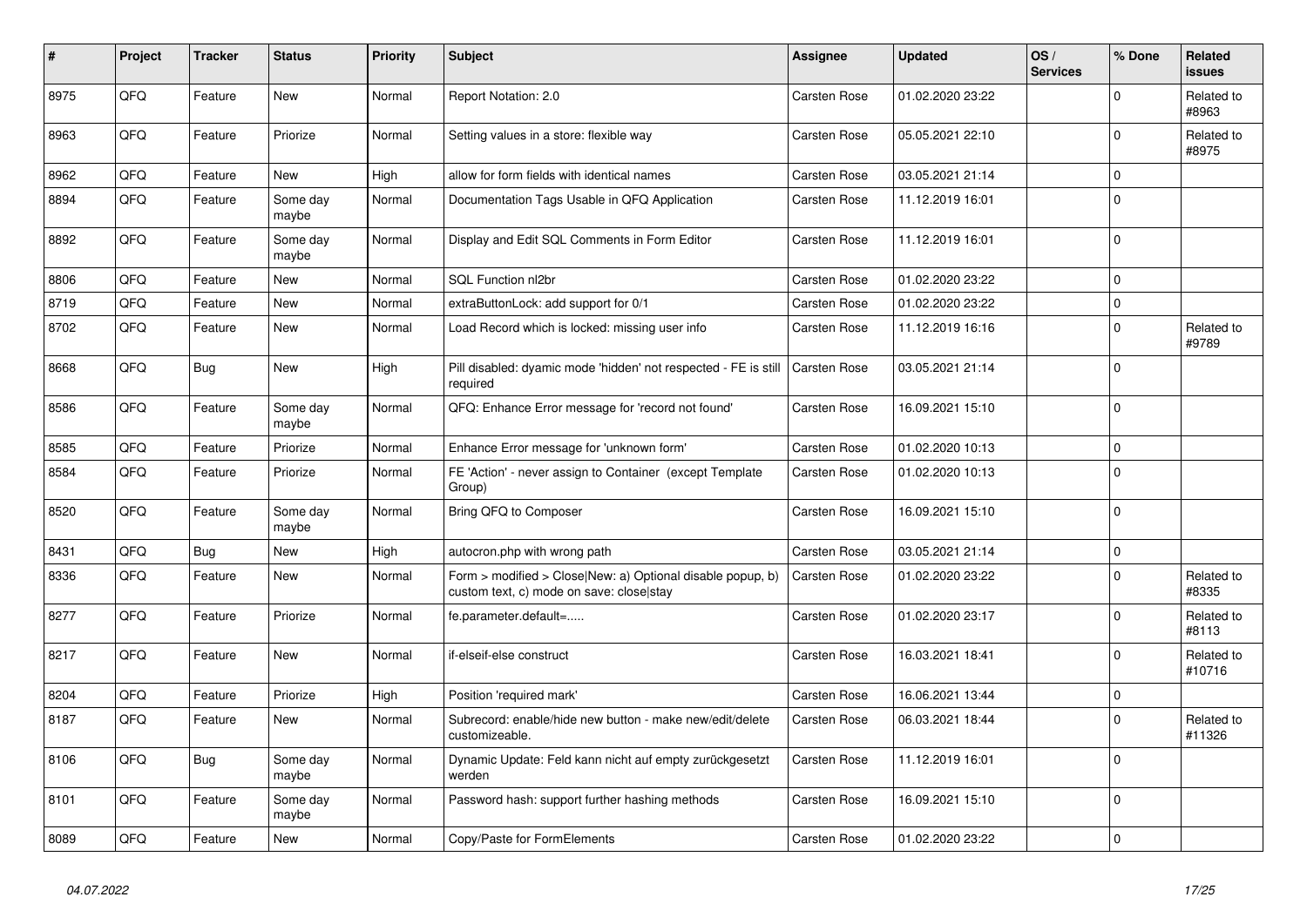| #    | Project | <b>Tracker</b> | <b>Status</b> | <b>Priority</b> | Subject                                                                                               | Assignee            | <b>Updated</b>   | OS/<br><b>Services</b> | % Done      | Related<br><b>issues</b>                        |
|------|---------|----------------|---------------|-----------------|-------------------------------------------------------------------------------------------------------|---------------------|------------------|------------------------|-------------|-------------------------------------------------|
| 8083 | QFQ     | Bug            | New           | High            | FormEditor: primary table list does not respect<br>'indexDb={{indexData:Y}}'                          | Carsten Rose        | 03.05.2021 21:14 |                        | $\Omega$    | Has<br>duplicate<br>#6678                       |
| 8082 | QFQ     | Feature        | Priorize      | High            | Contact form without saving record                                                                    | Carsten Rose        | 07.12.2021 15:20 |                        | $\Omega$    | Related to<br>#8587,<br><b>Blocks</b><br>#11850 |
| 8049 | QFQ     | <b>Bug</b>     | New           | Normal          | FE.type=note, column 'value': text moves some pixel to top<br>after save                              | Carsten Rose        | 01.02.2020 23:22 |                        | $\Omega$    |                                                 |
| 8044 | QFQ     | Feature        | Priorize      | Normal          | Transaction: a) Form, b) Report                                                                       | Carsten Rose        | 05.05.2021 22:14 |                        | $\Omega$    | Related to<br>#8043                             |
| 8037 | QFQ     | Bug            | Priorize      | Normal          | FE.type=upload (advanced mode): {{slaveld:V}} missing<br>during dynamic update                        | Carsten Rose        | 01.02.2020 10:13 |                        | 0           |                                                 |
| 8034 | QFQ     | Feature        | Priorize      | Normal          | FormElement 'data': 22.22.2222 should not be accepted                                                 | <b>Carsten Rose</b> | 01.02.2020 10:13 |                        | $\Omega$    |                                                 |
| 7924 | QFQ     | Feature        | New           | Normal          | Radio/Checkbox with Tooltip                                                                           | Carsten Rose        | 01.02.2020 23:22 |                        | $\mathbf 0$ |                                                 |
| 7920 | QFQ     | Feature        | New           | Normal          | FE: Syntax Highlight, Zeinlenumbruch                                                                  | Carsten Rose        | 01.02.2020 10:03 |                        | $\Omega$    |                                                 |
| 7899 | QFQ     | Bug            | New           | High            | Fe.type=password / retype / required: always complain<br>about missing value                          | Carsten Rose        | 03.05.2021 21:14 |                        | $\mathbf 0$ |                                                 |
| 7890 | QFQ     | Bug            | New           | Normal          | FormElement 'required': extraButtonInfo not aligned                                                   | Carsten Rose        | 11.06.2021 21:17 |                        | $\Omega$    | Related to<br>#11517                            |
| 7850 | QFQ     | Feature        | New           | High            | Upload records: non 'pathFileName' column                                                             | Carsten Rose        | 03.05.2021 21:14 |                        | $\mathbf 0$ |                                                 |
| 7812 | QFQ     | Feature        | New           | Normal          | FE 'Subrecord' - new option 'subrecordShowFilter',<br>'subrecordPaging'                               | Carsten Rose        | 01.02.2020 23:22 |                        | $\Omega$    |                                                 |
| 7795 | QFQ     | Bug            | New           | Normal          | Readonly Form: Typeahead-Felder                                                                       | Carsten Rose        | 01.02.2020 23:22 |                        | $\mathbf 0$ | Related to<br>#10640                            |
| 7685 | QFQ     | Bug            | New           | Normal          | Open FormElement from QFQ error message and save<br>modified record: error about missing {{formId:F}} | Carsten Rose        | 01.02.2020 23:22 |                        | $\Omega$    |                                                 |
| 7683 | QFQ     | Feature        | New           | Normal          | Special column names in '{{ SELECT  AS _link }}' should<br>be detected                                | Carsten Rose        | 01.02.2020 23:21 |                        | 0           |                                                 |
| 7681 | QFQ     | Feature        | New           | Normal          | Optional switch off 'check for modified record'                                                       | Carsten Rose        | 01.02.2020 23:21 |                        | $\Omega$    |                                                 |
| 7660 | QFQ     | Feature        | New           | Normal          | IMAP: import mails to DB, move / delete mails                                                         | Carsten Rose        | 01.02.2020 09:52 |                        | $\mathbf 0$ |                                                 |
| 7656 | QFQ     | <b>Bug</b>     | Priorize      | Normal          | FE with required, 'pattern' and 'extraButtonLock': always<br>complain about missing value             | Carsten Rose        | 01.02.2020 10:13 |                        | $\mathbf 0$ |                                                 |
| 7650 | QFQ     | <b>Bug</b>     | New           | High            | Optional do not show 'required' sign on FormElement                                                   | Carsten Rose        | 03.05.2021 21:14 |                        | 0           |                                                 |
| 7630 | QFQ     | Feature        | Priorize      | Normal          | detailed error message for simple upload                                                              | Carsten Rose        | 01.02.2020 10:13 |                        | $\mathbf 0$ |                                                 |
| 7616 | QFQ     | Bug            | Priorize      | Normal          | Selectlist with Enum & Dynamic Update                                                                 | Carsten Rose        | 01.02.2020 10:13 |                        | $\mathbf 0$ |                                                 |
| 7574 | QFQ     | <b>Bug</b>     | New           | Normal          | Substitute error: form element not reported / dont parse<br>Form.note                                 | Carsten Rose        | 01.02.2020 23:21 |                        | 0           |                                                 |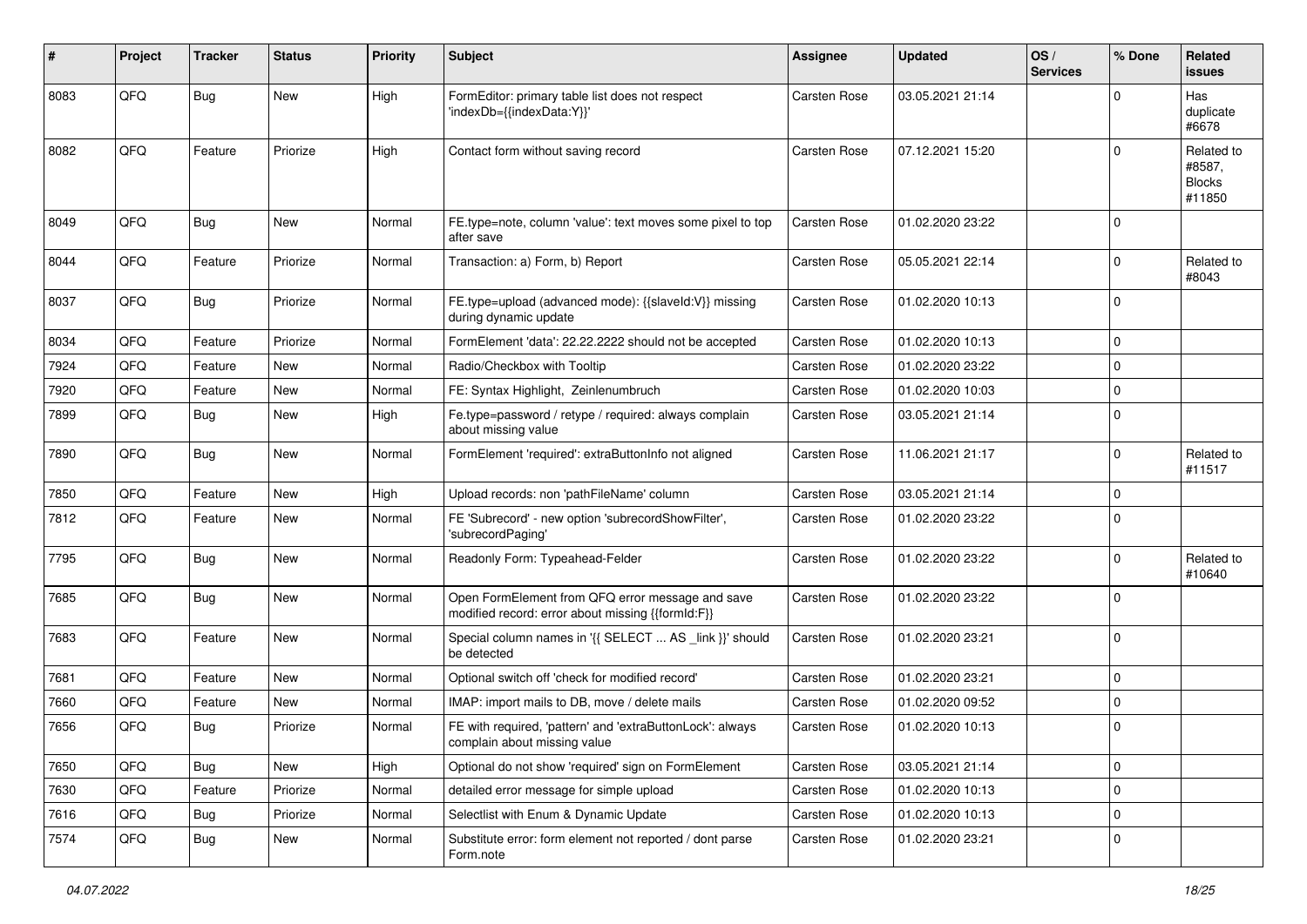| #    | Project | <b>Tracker</b> | <b>Status</b>     | <b>Priority</b> | <b>Subject</b>                                                                 | Assignee            | <b>Updated</b>   | OS/<br><b>Services</b> | % Done      | Related<br><b>issues</b>   |
|------|---------|----------------|-------------------|-----------------|--------------------------------------------------------------------------------|---------------------|------------------|------------------------|-------------|----------------------------|
| 7547 | QFQ     | Bug            | <b>New</b>        | Normal          | Error Message in afterSave: wrong parameter column<br>reported                 | Carsten Rose        | 01.02.2020 23:22 |                        | $\Omega$    |                            |
| 7524 | QFQ     | Bug            | <b>New</b>        | Normal          | QFQ throws a 'General Error' if 'fileadmin/protected/log/' is<br>not writeable | <b>Carsten Rose</b> | 01.02.2020 23:22 |                        | $\Omega$    |                            |
| 7522 | QFQ     | Feature        | Priorize          | Normal          | Inserting default index.html to folder (Avoid Apache<br>Indexing)              | Carsten Rose        | 01.02.2020 10:13 |                        | $\Omega$    |                            |
| 7521 | QFQ     | Feature        | New               | Normal          | TemplateGroup: fe.type=upload                                                  | Carsten Rose        | 01.02.2020 23:21 |                        | $\mathbf 0$ | Related to<br>#9706        |
| 7520 | QFQ     | Feature        | <b>New</b>        | Normal          | QR Code:  AS _qr ( AS _link)                                                   | Carsten Rose        | 01.02.2020 23:22 |                        | $\mathbf 0$ |                            |
| 7519 | QFQ     | Feature        | <b>New</b>        | Normal          | Select: Multi                                                                  | Carsten Rose        | 01.02.2020 23:22 |                        | $\Omega$    |                            |
| 7513 | QFQ     | <b>Bug</b>     | <b>New</b>        | Normal          | Radios not correct aligned                                                     | Carsten Rose        | 01.02.2020 23:22 |                        | $\Omega$    |                            |
| 7512 | QFQ     | Bug            | <b>New</b>        | Normal          | FE: inputType=number >> 'pattern' is not respected                             | Carsten Rose        | 01.02.2020 23:22 |                        | $\Omega$    |                            |
| 7481 | QFQ     | Feature        | New               | Normal          | Detect 'BaseUrl' automatically                                                 | Carsten Rose        | 01.02.2020 23:21 |                        | $\mathbf 0$ |                            |
| 7480 | QFQ     | Feature        | New               | Normal          | Record History (Undo / Redo)                                                   | <b>Carsten Rose</b> | 11.12.2019 16:16 |                        | $\Omega$    | Related to<br>#2361        |
| 7456 | QFQ     | <b>Bug</b>     | Some day<br>maybe | Low             | Todos in Code: solve or make ticket                                            | Carsten Rose        | 16.09.2021 15:10 |                        | $\mathbf 0$ |                            |
| 7453 | QFQ     | Feature        | Some day<br>maybe | Normal          | import / export forms QFQ                                                      | Carsten Rose        | 16.09.2021 15:10 |                        | $\Omega$    |                            |
| 7452 | QFQ     | Feature        | Some day<br>maybe | Normal          | automate deployment new QFQ version                                            | <b>Carsten Rose</b> | 16.09.2021 15:10 |                        | $\Omega$    |                            |
| 7342 | QFQ     | Feature        | <b>New</b>        | Normal          | add content $=$ hide this                                                      | <b>Carsten Rose</b> | 01.02.2020 23:21 |                        | $\Omega$    |                            |
| 7336 | QFQ     | Feature        | Some day<br>maybe | Normal          | PDF Upload: disallow PDFs with specific Meta information                       | Carsten Rose        | 11.12.2019 16:01 |                        | $\Omega$    |                            |
| 7290 | QFQ     | Feature        | Priorize          | Normal          | FormEditor: title as textarea if LEN(title)>60                                 | Carsten Rose        | 01.02.2020 10:13 |                        | $\Omega$    | <b>Blocked by</b><br>#7682 |
| 7280 | QFQ     | Feature        | <b>New</b>        | Normal          | recently used table                                                            | Carsten Rose        | 01.02.2020 23:21 |                        | $\mathbf 0$ |                            |
| 7261 | QFQ     | Bug            | <b>New</b>        | Normal          | Report pathFilename for user without path, only the filename                   | <b>Carsten Rose</b> | 01.02.2020 23:21 |                        | 0           |                            |
| 7239 | QFQ     | Feature        | New               | Normal          | TinyMCE: html tag whitelist                                                    | Carsten Rose        | 01.02.2020 23:21 |                        | $\Omega$    | Related to<br>#14320       |
| 7219 | QFQ     | Bug            | <b>New</b>        | Normal          | typeSheadSql / typeAheadSqlPrefetch: change to curly<br>braces                 | Carsten Rose        | 01.02.2020 23:21 |                        | $\Omega$    |                            |
| 7217 | QFQ     | Feature        | Priorize          | Normal          | Download: notice User if ` sip=?` is missing                                   | Carsten Rose        | 01.02.2020 10:13 |                        | $\Omega$    |                            |
| 7175 | QFQ     | Feature        | New               | Normal          | Upload: md5 hash as filename                                                   | Carsten Rose        | 01.02.2020 23:21 |                        | $\mathbf 0$ |                            |
| 7119 | QFQ     | Feature        | <b>New</b>        | Normal          | Upload: scaleDownWidth, scaleDownHeight                                        | Carsten Rose        | 01.02.2020 23:21 |                        | $\Omega$    |                            |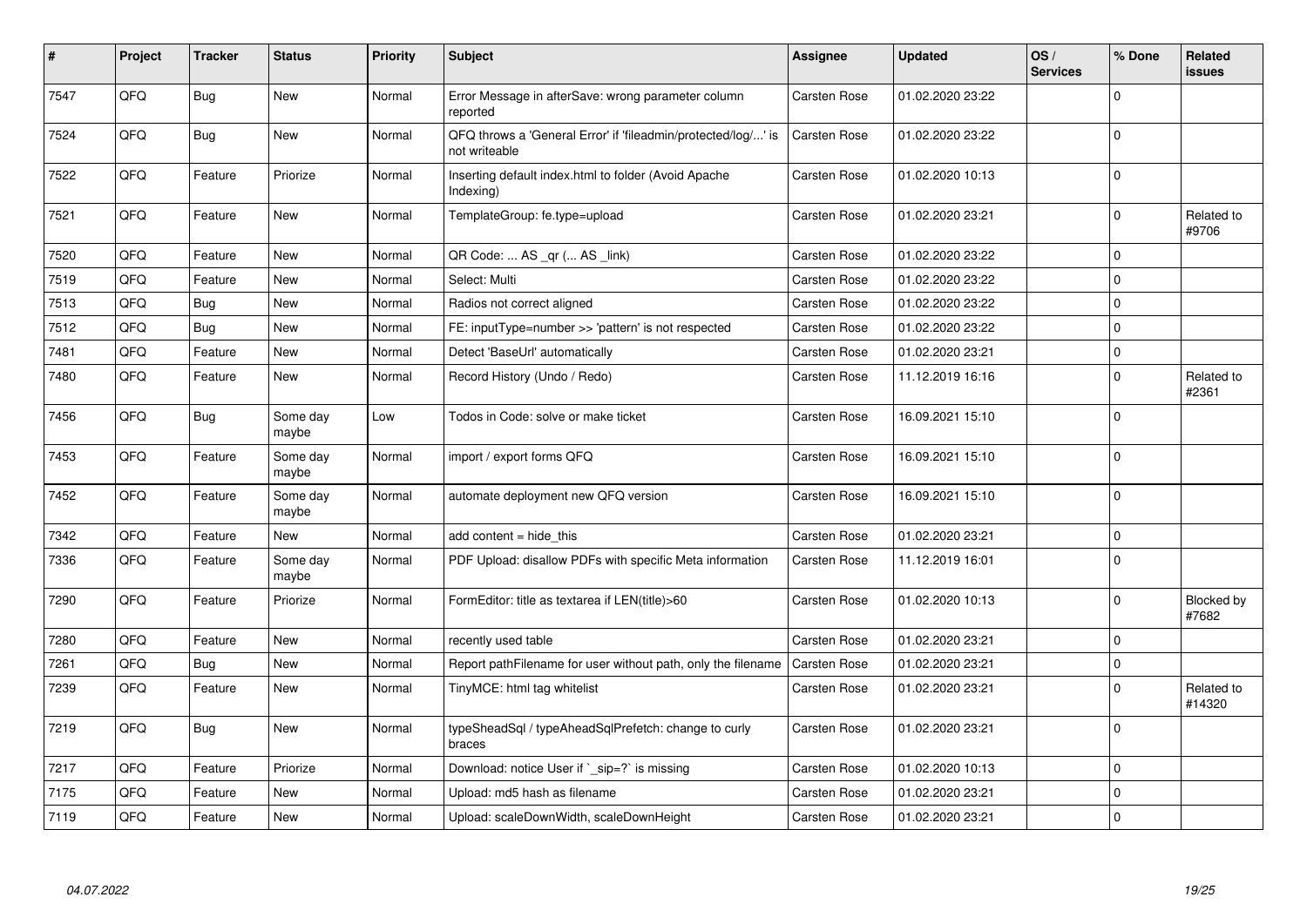| #    | Project | <b>Tracker</b> | <b>Status</b>     | <b>Priority</b> | <b>Subject</b>                                                                                                             | Assignee            | Updated          | OS/<br><b>Services</b> | % Done      | Related<br>issues                           |
|------|---------|----------------|-------------------|-----------------|----------------------------------------------------------------------------------------------------------------------------|---------------------|------------------|------------------------|-------------|---------------------------------------------|
| 7109 | QFQ     | Feature        | <b>New</b>        | Normal          | Dynamic Updates: row/element hide                                                                                          | <b>Carsten Rose</b> | 01.02.2020 23:22 |                        | $\Omega$    | Has<br>duplicate<br>#4081                   |
| 7107 | QFQ     | Feature        | Some day<br>maybe | Normal          | Showcase Registration Tool: Anmeldung / Administration :<br>Liste Anmeldungen / Emaileinaldung                             | <b>Carsten Rose</b> | 11.12.2019 16:01 |                        | $\Omega$    |                                             |
| 7102 | QFQ     | Feature        | <b>New</b>        | Normal          | Comment sign in report: '#' and '--'                                                                                       | Carsten Rose        | 01.02.2020 23:21 |                        | $\Omega$    |                                             |
| 7099 | QFQ     | Feature        | <b>New</b>        | Normal          | Redesign FormEditor                                                                                                        | Carsten Rose        | 01.02.2020 23:21 |                        | $\Omega$    |                                             |
| 7014 | QFQ     | Bug            | <b>New</b>        | Normal          | Sending invalid emails succeeds when<br>debug.redirectAllMailTo is set                                                     | <b>Carsten Rose</b> | 01.02.2020 23:21 |                        | $\Omega$    |                                             |
| 7002 | QFQ     | Bug            | <b>New</b>        | Normal          | Dynamic Update: row does not disappear / appear                                                                            | Carsten Rose        | 01.02.2020 23:22 |                        | $\Omega$    |                                             |
| 6998 | QFQ     | Feature        | Priorize          | Normal          | Form: with debug=on show column information as tooltip of<br>column label                                                  | <b>Carsten Rose</b> | 01.02.2020 10:13 |                        | $\Omega$    |                                             |
| 6912 | QFQ     | Bug            | New               | Normal          | error Message Var 'deadline' already set in SIP - in Form<br>with FE.value={{deadline:R:::{{deadlinePeriod:Y}}}}           | Carsten Rose        | 01.02.2020 23:21 |                        | $\Omega$    |                                             |
| 6855 | QFQ     | Feature        | <b>New</b>        | Normal          | With {{feUser:U}}!={{feUser:T}}: Save / Delete: only possible<br>with {{feUserSave:U}}='yes' and '{{feUserDelete:U}}='yes' | <b>Carsten Rose</b> | 01.02.2020 23:21 |                        | $\Omega$    |                                             |
| 6765 | QFQ     | Feature        | <b>New</b>        | Normal          | Moeglichkeit via QFQ eigene Logs zu schreiben                                                                              | Carsten Rose        | 01.02.2020 23:21 |                        | $\Omega$    |                                             |
| 6723 | QFQ     | Feature        | <b>New</b>        | Normal          | Report QFQ Installation and Version                                                                                        | <b>Carsten Rose</b> | 12.06.2021 09:07 |                        | $\mathbf 0$ |                                             |
| 6715 | QFQ     | Feature        | Some day<br>maybe | Normal          | Code-Refactoring: dbArray vereinheitlichen                                                                                 | <b>Carsten Rose</b> | 11.12.2019 16:02 |                        | $\mathbf 0$ |                                             |
| 6677 | QFQ     | Bug            | New               | Normal          | Error message FE Action Element: no/wrong FE reference<br>who cause the problem.                                           | <b>Carsten Rose</b> | 01.02.2020 23:21 |                        | $\Omega$    |                                             |
| 6602 | QFQ     | Feature        | <b>New</b>        | Normal          | Formlet: in Report auf Mausklick ein mini-form oeffnen                                                                     | Carsten Rose        | 11.12.2019 16:16 |                        | $\Omega$    |                                             |
| 6594 | QFQ     | Feature        | <b>New</b>        | Normal          | Excel: on download, check if there is a valid sip                                                                          | <b>Carsten Rose</b> | 01.02.2020 23:21 |                        | $\Omega$    |                                             |
| 6574 | QFQ     | Bug            | Priorize          | Normal          | qfq.log: Fehlermeldung wurde angezeigt, aber nicht geloggt                                                                 | <b>Carsten Rose</b> | 01.02.2020 10:13 |                        | $\Omega$    |                                             |
| 6483 | QFQ     | <b>Bug</b>     | <b>New</b>        | Normal          | R Store funktioniert nicht bei 'Report Notation' im FE                                                                     | Carsten Rose        | 01.02.2020 23:21 |                        | $\Omega$    |                                             |
| 6462 | QFQ     | Bug            | <b>New</b>        | Normal          | File Upload: Nutzlose Fehlermeldung wenn Datei zu gross                                                                    | <b>Carsten Rose</b> | 01.02.2020 23:21 |                        | $\Omega$    | Related to<br>#6139                         |
| 6437 | QFQ     | Feature        | <b>New</b>        | Normal          | Neuer Mode Button bei FormElementen                                                                                        | <b>Carsten Rose</b> | 01.02.2020 23:21 |                        | $\Omega$    | Related to<br>#9668.<br>Blocked by<br>#9678 |
| 6292 | QFQ     | Feature        | New               | Normal          | Download: File speichern mit Hash aber original Filename in<br>der Datenbank vermerken fuer Downloads                      | Carsten Rose        | 01.02.2020 23:21 |                        | $\Omega$    |                                             |
| 6289 | QFQ     | Feature        | <b>New</b>        | Normal          | Form: Log                                                                                                                  | Carsten Rose        | 01.02.2020 23:21 |                        | $\mathbf 0$ |                                             |
| 6261 | QFQ     | Feature        | <b>New</b>        | Normal          | Persistent SIP                                                                                                             | Carsten Rose        | 12.06.2021 09:07 |                        | $\Omega$    | Related to<br>#10819                        |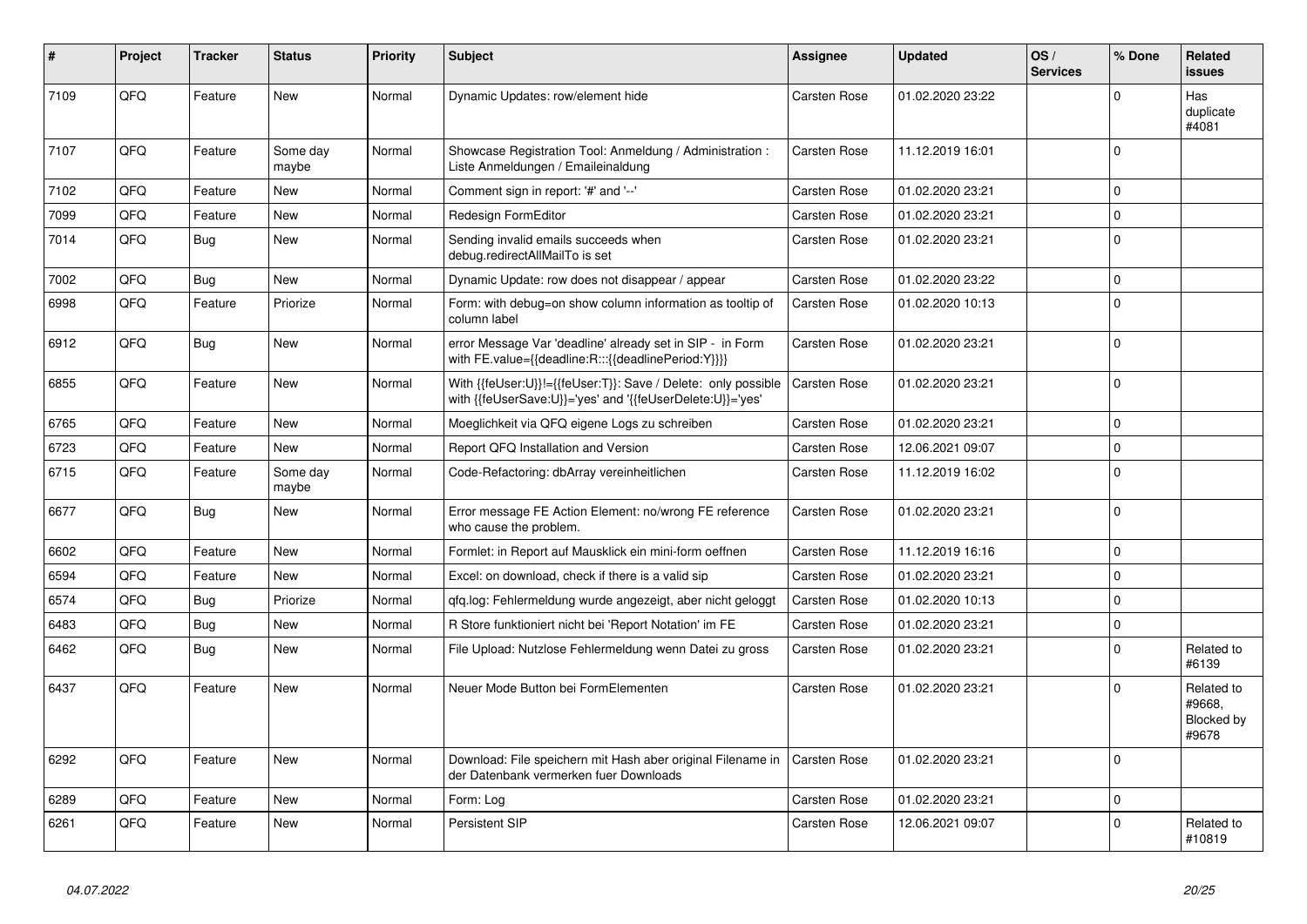| ∦    | Project        | <b>Tracker</b> | <b>Status</b>     | <b>Priority</b> | <b>Subject</b>                                                             | Assignee            | <b>Updated</b>   | OS/<br><b>Services</b> | % Done      | Related<br><b>issues</b>                    |
|------|----------------|----------------|-------------------|-----------------|----------------------------------------------------------------------------|---------------------|------------------|------------------------|-------------|---------------------------------------------|
| 6250 | QFQ            | Feature        | In Progress       | Normal          | Enhance layout: a) Subrecord, b) Subrecord-Title                           | <b>Carsten Rose</b> | 01.02.2020 23:22 |                        | $\mathbf 0$ | Related to<br>#5391                         |
| 6116 | QFQ            | <b>Bug</b>     | Priorize          | High            | value of checkbox not saved                                                | <b>Carsten Rose</b> | 07.12.2021 17:19 |                        | $\mathbf 0$ |                                             |
| 5991 | QFQ            | Bug            | Some day<br>maybe | Normal          | URLs with ' ' or long parameter are problematic                            | Carsten Rose        | 01.02.2020 23:19 |                        | $\mathbf 0$ |                                             |
| 5983 | QFQ            | Feature        | Some day<br>maybe | Normal          | Form Submit (save & update): normalize date/-time FE                       | Carsten Rose        | 01.02.2020 23:19 |                        | $\mathbf 0$ |                                             |
| 5942 | QFQ            | Feature        | Priorize          | Normal          | 'L' and 'type': append to links, generate via '_link' by using<br>'u:' .   | Carsten Rose        | 01.02.2020 10:13 |                        | $\mathbf 0$ |                                             |
| 5894 | QFQ            | Feature        | Feedback          | Normal          | Typeahead in Report: show/hide rows dynamically                            | <b>Carsten Rose</b> | 18.02.2022 08:50 |                        | $\mathbf 0$ | Related to<br>#5893,<br>Related to<br>#5885 |
| 5852 | QFQ            | Feature        | Some day<br>maybe | Normal          | Logging: mail.log / sql.log - im FE anzeigen und via AJAX<br>aktualisieren | Carsten Rose        | 01.02.2020 23:19 |                        | $\mathbf 0$ | Related to<br>#5885                         |
| 5782 | QFQ            | Feature        | New               | Normal          | NextCloud API                                                              | Carsten Rose        | 01.02.2020 10:02 |                        | $\mathbf 0$ |                                             |
| 5768 | QFQ            | <b>Bug</b>     | Some day<br>maybe | Normal          | '{{pageLanguage:T}}' missing if QFQ is called via api                      | Carsten Rose        | 01.02.2020 23:19 |                        | $\mathbf 0$ |                                             |
| 5715 | QFQ            | Feature        | New               | High            | PDF Caching                                                                | Carsten Rose        | 03.05.2021 21:14 |                        | $\mathbf 0$ | Related to<br>#5851,<br>Related to<br>#6357 |
| 5706 | QFQ            | Bug            | Some day<br>maybe | Normal          | upload: fileDestination needs to be sanatized                              | Carsten Rose        | 01.02.2020 23:19 |                        | $\mathbf 0$ |                                             |
| 5695 | QFQ            | Feature        | In Progress       | Normal          | Multiform                                                                  | Carsten Rose        | 02.01.2021 18:38 |                        | $\mathbf 0$ |                                             |
| 5665 | QFQ            | Feature        | Some day<br>maybe | Normal          | Versuch das '{{!' nicht mehr noetig ist.                                   | Carsten Rose        | 01.02.2020 23:20 |                        | $\mathbf 0$ | Related to<br>#7432,<br>Related to<br>#7434 |
| 5579 | QFQ            | Feature        | Some day<br>maybe | Normal          | Enhance Doc / Presentation: variable type 'link column type'               | Carsten Rose        | 01.02.2020 23:19 |                        | $\mathbf 0$ |                                             |
| 5576 | QFQ            | Bug            | New               | Normal          | Using MySQL 'DROP' requires privilege - wich is not really<br>necessary.   | Carsten Rose        | 01.02.2020 23:21 |                        | $\mathbf 0$ |                                             |
| 5559 | $\mathsf{QFQ}$ | Bug            | New               | Normal          | FE.type = Upload: 'accept' might contain variables                         | Carsten Rose        | 11.05.2020 21:23 |                        | $\mathsf 0$ |                                             |
| 5557 | QFQ            | Bug            | Some day<br>maybe | Normal          | Form load: STORE RECORD filled, but should be empty                        | Carsten Rose        | 01.02.2020 23:19 |                        | $\mathbf 0$ |                                             |
| 5548 | QFQ            | Feature        | Some day<br>maybe | Normal          | 801 Textfiles/Scriptfiles als Thumbnail                                    | Carsten Rose        | 07.03.2022 16:26 |                        | $\mathbf 0$ |                                             |
| 5480 | QFQ            | Feature        | Some day<br>maybe | Normal          | QFQ: Dokumentation mit Screenshots versehen                                | Carsten Rose        | 01.02.2020 23:20 |                        | $\mathbf 0$ | Related to<br>#9879                         |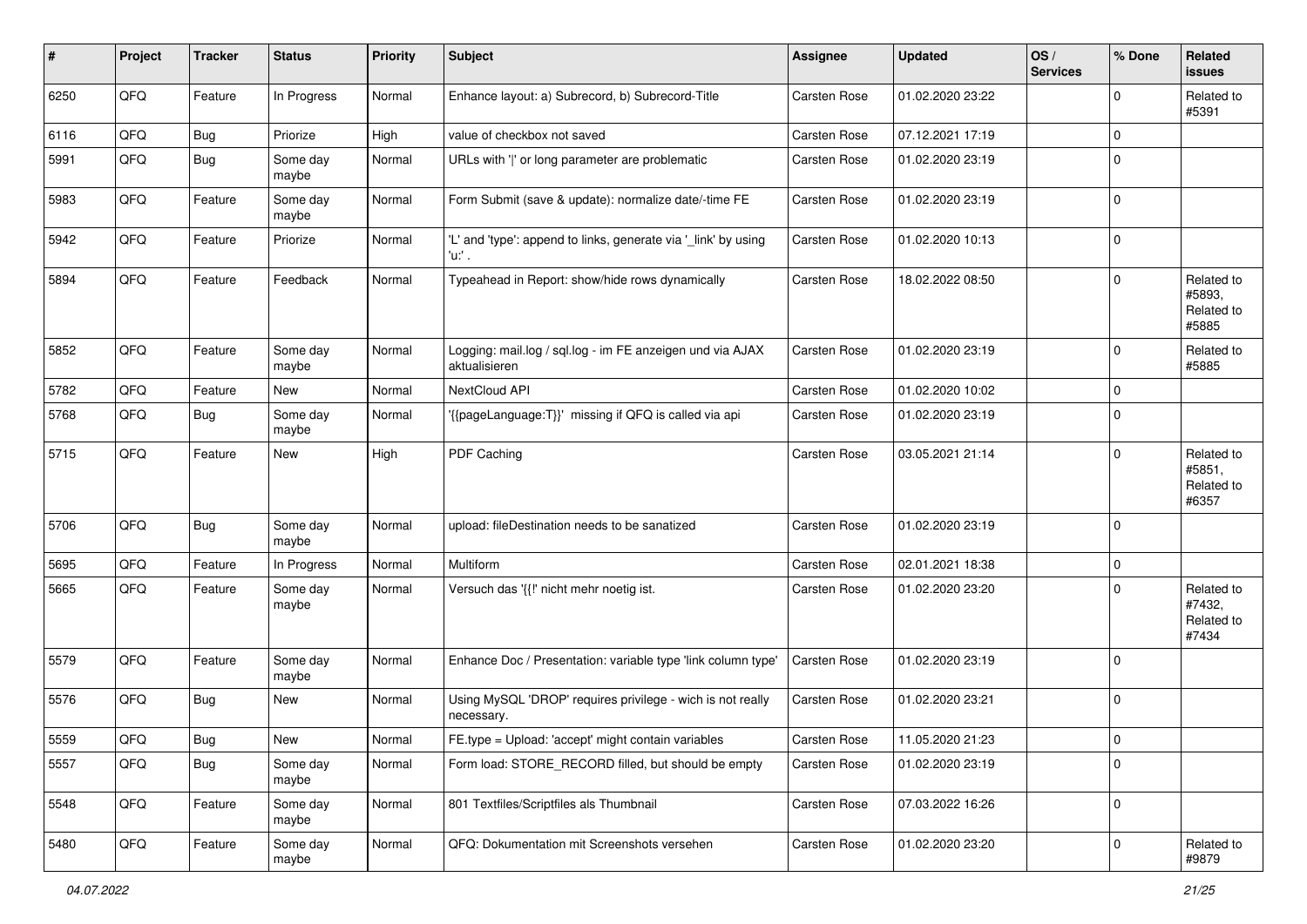| #    | Project | <b>Tracker</b> | <b>Status</b>     | <b>Priority</b> | Subject                                                                                                              | Assignee            | <b>Updated</b>   | OS/<br><b>Services</b> | % Done      | Related<br><b>issues</b>                       |
|------|---------|----------------|-------------------|-----------------|----------------------------------------------------------------------------------------------------------------------|---------------------|------------------|------------------------|-------------|------------------------------------------------|
| 5459 | QFQ     | Bug            | New               | High            | Multi DB: spread system tables between 'QFQ' and<br>'Data'-DB                                                        | Carsten Rose        | 03.05.2021 21:14 |                        | ∩           | Related to<br>#4720                            |
| 5428 | QFQ     | Feature        | Some day<br>maybe | Normal          | secure thumbnail: late render on access.                                                                             | <b>Carsten Rose</b> | 01.02.2020 23:20 |                        | $\mathbf 0$ |                                                |
| 5345 | QFQ     | Feature        | New               | Normal          | Report: UPDATE / INSERT / DELETE statements should<br>trigger subqueries, depending on the result.                   | Carsten Rose        | 27.05.2020 16:11 |                        | $\Omega$    |                                                |
| 5305 | QFQ     | Bug            | New               | Normal          | Upload FormElement: nicht disabled by readonly Form                                                                  | Carsten Rose        | 16.06.2021 13:43 |                        | $\Omega$    | Related to<br>#9347,<br>Related to<br>#9834    |
| 5221 | QFQ     | Bug            | New               | High            | Download Dialog: Bleibt stehen in FF wenn Datei<br>automatisch gespeichert wird.                                     | Carsten Rose        | 03.05.2021 21:14 |                        | $\Omega$    |                                                |
| 5132 | QFQ     | Feature        | Some day<br>maybe | Normal          | Error Message sendmail missing attachment: more details                                                              | Carsten Rose        | 01.02.2020 23:19 |                        | $\mathbf 0$ |                                                |
| 5131 | QFQ     | Feature        | New               | Normal          | Activate Spin Gear ('wait/busy' indicator) via LINK attribute                                                        | Carsten Rose        | 01.02.2020 23:21 |                        | $\mathbf 0$ |                                                |
| 5021 | QFQ     | Bug            | Some day<br>maybe | Normal          | FE.typ=extra - during save displays error 'datum2' already<br>filled in STORE_SIP - the value is stored nevertheless | Carsten Rose        | 01.02.2020 23:19 |                        | $\Omega$    | Related to<br>#3875                            |
| 4956 | QFQ     | Feature        | Some day<br>maybe | Normal          | Sendmail: Benutzerdefinierte Headers                                                                                 | <b>Carsten Rose</b> | 11.12.2019 16:02 |                        | $\Omega$    |                                                |
| 4872 | QFQ     | Feature        | Some day<br>maybe | Normal          | Fields of Typo3 page available in STORE_TYPO3                                                                        | Carsten Rose        | 01.02.2020 23:19 |                        | 0           |                                                |
| 4869 | QFQ     | Feature        | Some day<br>maybe | Normal          | Dynamic Update (show, hide, readonly?, required?) for<br><b>Template Group Elements</b>                              | Carsten Rose        | 01.02.2020 23:19 |                        | $\Omega$    | Related to<br>#4865                            |
| 4839 | QFQ     | Feature        | Some day<br>maybe | Normal          | qfq-handle in <head> Abschnitt</head>                                                                                | Carsten Rose        | 11.12.2019 16:02 |                        | $\Omega$    |                                                |
| 4771 | QFQ     | <b>Bug</b>     | Some day<br>maybe | Normal          | gfg: select-down-values empty after save (edit-form for<br>program administrators)                                   | Carsten Rose        | 01.02.2020 23:20 |                        | $\Omega$    | Related to<br>#4549, Has<br>duplicate<br>#4282 |
| 4757 | QFQ     | Feature        | Some day<br>maybe | Normal          | Test subrecord: download links ok? Links ok?                                                                         | Carsten Rose        | 01.02.2020 23:20 |                        | $\Omega$    |                                                |
| 4756 | QFQ     | Bug            | New               | Normal          | Form dirty even nothing changes                                                                                      | <b>Carsten Rose</b> | 11.12.2019 16:16 |                        | $\mathbf 0$ |                                                |
| 4659 | QFQ     | <b>Bug</b>     | Some day<br>maybe | Normal          | infoButtonExtra                                                                                                      | Carsten Rose        | 01.02.2020 23:20 |                        | $\Omega$    |                                                |
| 4652 | QFQ     | Feature        | Some day<br>maybe | Normal          | UZH CD: Weiterleitung auf benutzerdefinierte 403/404 Seite                                                           | <b>Carsten Rose</b> | 01.02.2020 23:20 |                        | 0           |                                                |
| 4651 | QFQ     | <b>Bug</b>     | Some day<br>maybe | Normal          | "Loading document" Modal wird angezeigt bei uzhcd type=2<br>Ansicht                                                  | <b>Carsten Rose</b> | 01.02.2020 23:20 |                        | 0           |                                                |
| 4650 | QFQ     | Feature        | Some day<br>maybe | Normal          | Convert html to doc/rtf                                                                                              | Carsten Rose        | 01.02.2020 23:20 |                        | $\mathbf 0$ | Related to<br>#10704                           |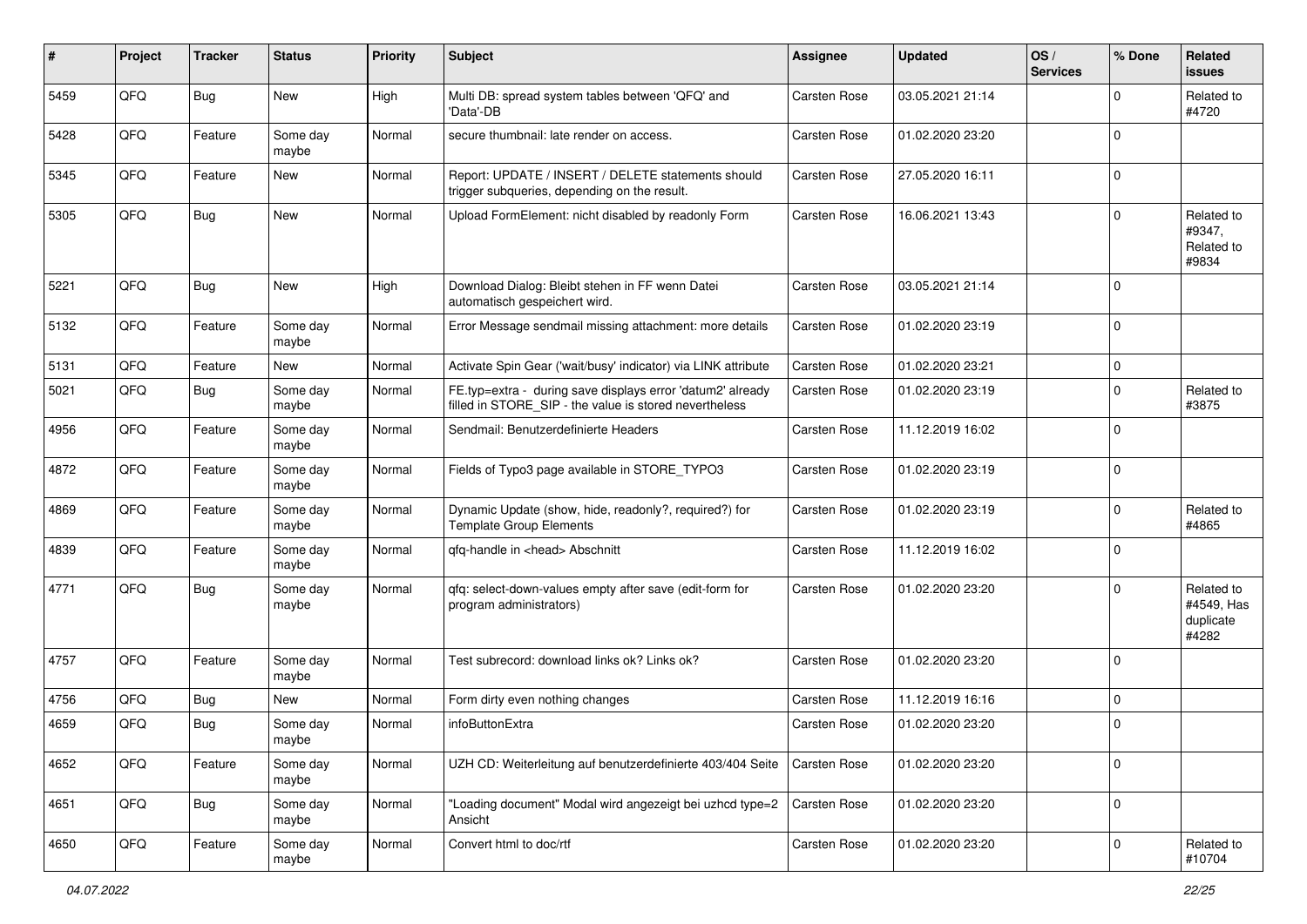| ∦    | Project | <b>Tracker</b> | <b>Status</b>     | <b>Priority</b> | Subject                                                                                                                      | Assignee     | <b>Updated</b>   | OS/<br><b>Services</b> | % Done      | Related<br><b>issues</b>                    |
|------|---------|----------------|-------------------|-----------------|------------------------------------------------------------------------------------------------------------------------------|--------------|------------------|------------------------|-------------|---------------------------------------------|
| 4606 | QFQ     | Feature        | Some day<br>maybe | Normal          | link: qualifier to render bootstrap button                                                                                   | Carsten Rose | 01.02.2020 23:19 |                        | $\Omega$    |                                             |
| 4583 | QFQ     | Bug            | Some day<br>maybe | Normal          | Dynamic Update bei TypeAhead Feldern                                                                                         | Carsten Rose | 01.02.2020 23:19 |                        | $\mathbf 0$ |                                             |
| 4549 | QFQ     | Bug            | Some day<br>maybe | Normal          | TemplateGroups: FE.type SELECT loose selected value<br>after save                                                            | Carsten Rose | 01.02.2020 23:20 |                        | $\Omega$    | Related to<br>#4548,<br>Related to<br>#4771 |
| 4528 | QFQ     | Bug            | Some day<br>maybe | Normal          | extraButtonLock mit SQLAhead Bug                                                                                             | Carsten Rose | 01.02.2020 23:19 |                        | $\mathbf 0$ |                                             |
| 4413 | QFQ     | Feature        | New               | Normal          | fieldset: show/hidden, modeSql, dynamicUpdate                                                                                | Carsten Rose | 09.02.2022 15:19 |                        | $\Omega$    |                                             |
| 4365 | QFQ     | Feature        | Some day<br>maybe | Normal          | Multi Language: new way of config                                                                                            | Carsten Rose | 01.02.2020 23:20 |                        | $\Omega$    |                                             |
| 4349 | QFQ     | Feature        | Some day<br>maybe | Normal          | link download: downloaded external URL to<br>deliver/concatenate - check mimetipe and handle it correctly                    | Carsten Rose | 11.12.2019 16:02 |                        | $\mathbf 0$ |                                             |
| 4343 | QFQ     | Feature        | Some day<br>maybe | Normal          | Link: Classifier to add 'attributes'                                                                                         | Carsten Rose | 01.02.2020 23:20 |                        | $\Omega$    | Related to<br>#14077                        |
| 4330 | QFQ     | Feature        | Some day<br>maybe | Normal          | Error Message: report missing {{ / }} in sqlUpdate, sqlInsert,<br>sqlDelete, sqlAfter, sqlBefore in FE action elements.      | Carsten Rose | 01.02.2020 23:20 |                        | $\mathbf 0$ |                                             |
| 4328 | QFQ     | Bug            | Some day<br>maybe | Normal          | Error Message: Show FE name/number on problems in FE                                                                         | Carsten Rose | 01.02.2020 23:20 |                        | $\mathbf 0$ |                                             |
| 4293 | QFQ     | <b>Bug</b>     | Some day<br>maybe | Normal          | Download broken if token 'd:' is missing - but no error<br>message                                                           | Carsten Rose | 11.12.2019 16:03 |                        | $\Omega$    | Related to<br>#7514                         |
| 4279 | QFQ     | <b>Bug</b>     | Some day<br>maybe | High            | config.linkVars lost                                                                                                         | Carsten Rose | 03.05.2021 21:14 |                        | $\Omega$    |                                             |
| 4259 | QFQ     | Feature        | Some day<br>maybe | Normal          | Instant trigger a cron job                                                                                                   | Carsten Rose | 11.12.2019 16:03 |                        | $\Omega$    |                                             |
| 4258 | QFQ     | Feature        | Some day<br>maybe | High            | <b>System Defaults: Forms</b>                                                                                                | Carsten Rose | 03.05.2021 21:14 |                        | $\mathbf 0$ |                                             |
| 4250 | QFQ     | Feature        | New               | Normal          | AutoCron in QFQ via PHP                                                                                                      | Carsten Rose | 01.02.2020 23:21 |                        | $\mathbf 0$ | Related to<br>#3292,<br>Related to<br>#3291 |
| 4197 | QFQ     | Feature        | Some day<br>maybe | Normal          | Unit Test fuer JSON Stream von QuickFormQuery.php ><br>doForm()                                                              | Carsten Rose | 11.12.2019 16:03 |                        |             |                                             |
| 4092 | QFQ     | Bug            | Some day<br>maybe | Normal          | 1) Logging verbessern wann welches FE warum ausgefuehrt Carsten Rose<br>wird, 2) Documentation: Best Practice Template Group |              | 01.02.2020 23:19 |                        | $\mathbf 0$ | Related to<br>#3504                         |
| 4082 | QFQ     | Feature        | New               | Normal          | Dynamic Update: modeSql - useful default                                                                                     | Carsten Rose | 01.02.2020 23:22 |                        | 0           |                                             |
| 4050 | QFQ     | Feature        | New               | Normal          | sql.log: 1) FormElement ID which causes a specific action,<br>2) Result in the same row.                                     | Carsten Rose | 15.04.2020 11:35 |                        | 0           | Related to<br>#5458                         |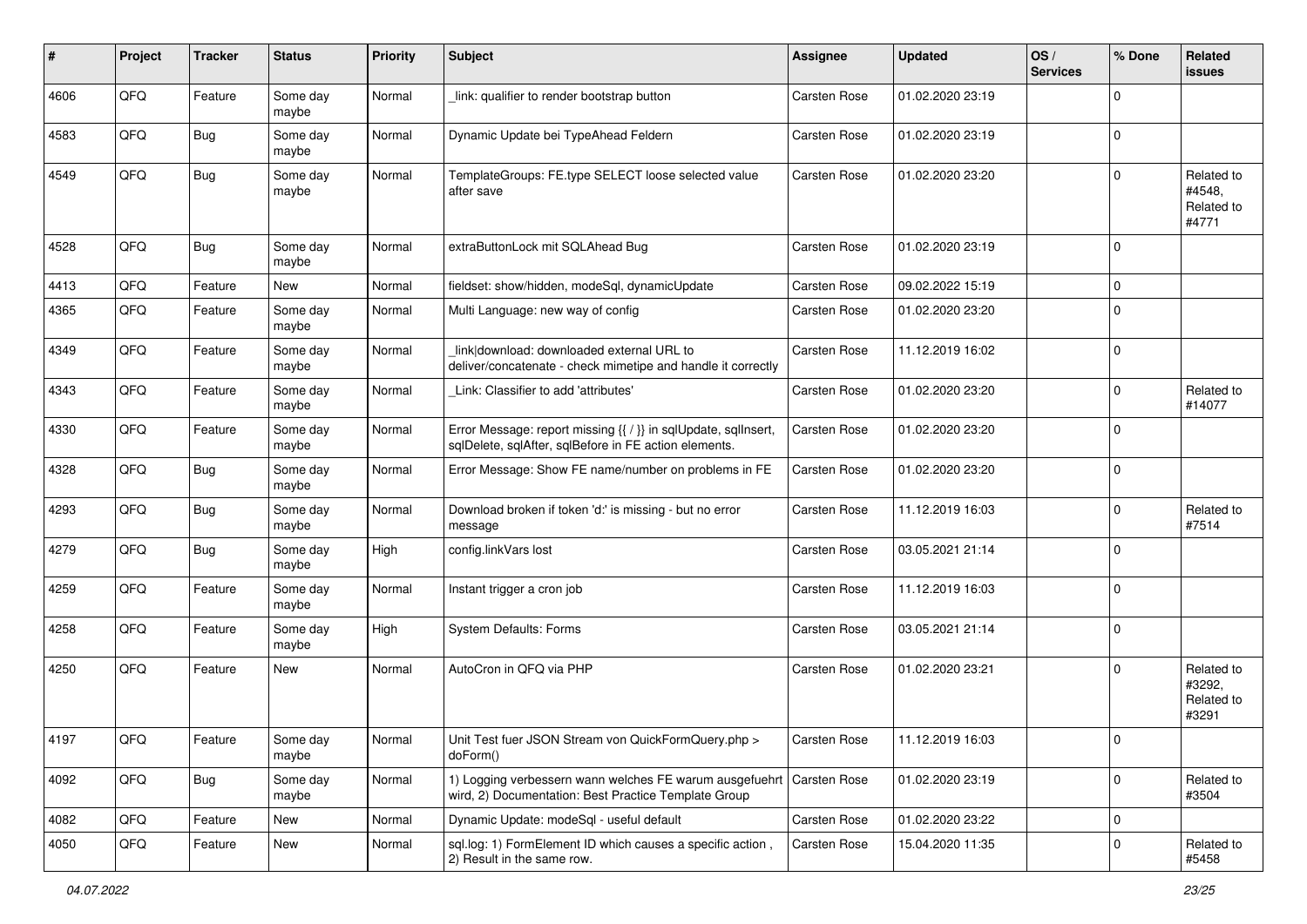| #    | Project | <b>Tracker</b> | <b>Status</b>     | <b>Priority</b> | <b>Subject</b>                                                                                                                      | Assignee            | <b>Updated</b>   | OS/<br><b>Services</b> | % Done      | Related<br>issues                           |
|------|---------|----------------|-------------------|-----------------|-------------------------------------------------------------------------------------------------------------------------------------|---------------------|------------------|------------------------|-------------|---------------------------------------------|
| 4026 | QFQ     | Feature        | Some day<br>maybe | Normal          | sglLog.sgl: log number of FE.id                                                                                                     | Carsten Rose        | 11.12.2019 16:03 |                        | $\Omega$    | Related to<br>#5458                         |
| 4023 | QFQ     | Feature        | <b>New</b>        | Normal          | prepared statements - FE action: salveld, sgllnsert,<br>sglUpdate, sglDelete, sglBefore, sglAfter                                   | Carsten Rose        | 11.12.2019 16:15 |                        | $\Omega$    |                                             |
| 4018 | QFQ     | Feature        | <b>New</b>        | Normal          | typeahead: long query parameter / answer triggers 'Attack<br>detected' and purges current SIP storage.                              | Carsten Rose        | 29.06.2022 22:46 |                        | $\Omega$    | Related to<br>#9077                         |
| 4008 | QFQ     | <b>Bug</b>     | Some day<br>maybe | Normal          | FormElemen.type=sendmail: wrong 'TO' if 'real<br>name <rea@mail.to>' is used</rea@mail.to>                                          | Carsten Rose        | 11.12.2019 16:03 |                        | $\Omega$    |                                             |
| 3991 | QFQ     | Feature        | Some day<br>maybe | Normal          | report: Columnname ' skipWrap' skips 'fbeg', 'fend'                                                                                 | Carsten Rose        | 11.12.2019 16:03 |                        | $\Omega$    |                                             |
| 3990 | QFQ     | Feature        | Some day<br>maybe | High            | custom class definition: add space automatically                                                                                    | <b>Carsten Rose</b> | 03.05.2021 21:14 |                        | $\Omega$    |                                             |
| 3967 | QFQ     | Feature        | Some day<br>maybe | High            | Report: Checkbox, Radio, Dropdown, Input welches ohne<br>Submit funktioniert - 'Inline-Form'                                        | <b>Carsten Rose</b> | 03.05.2021 21:14 |                        | $\Omega$    |                                             |
| 3947 | QFQ     | Feature        | Some day<br>maybe | Normal          | Attack detectect: logout current user                                                                                               | Carsten Rose        | 11.12.2019 16:03 |                        | $\Omega$    | Related to<br>#5458.<br>Related to<br>#6299 |
| 3942 | QFQ     | Feature        | Some day<br>maybe | Normal          | Action Elemente: neu generierte IDs via FE weitergeben                                                                              | Carsten Rose        | 11.12.2019 16:03 |                        | $\Omega$    | Related to<br>#3941                         |
| 3941 | QFQ     | Feature        | Some day<br>maybe | Normal          | sqlAfter: es sollten mehrere moeglich sein                                                                                          | Carsten Rose        | 11.12.2019 16:03 |                        | $\Omega$    | Related to<br>#3942                         |
| 3905 | QFQ     | Feature        | Some day<br>maybe | Normal          | Documentation: Best Practice anhand eines Online<br>Bewerbungstools                                                                 | Carsten Rose        | 11.12.2019 16:03 |                        | $\Omega$    |                                             |
| 3900 | QFQ     | Feature        | Some day<br>maybe | Normal          | Extend documentation of 'Copy / Paste'                                                                                              | Carsten Rose        | 11.12.2019 16:03 |                        | $\Omega$    | Related to<br>#3899                         |
| 3895 | QFQ     | Bug            | Some day<br>maybe | Normal          | typeahead pedantic: on lehrkredit Idap webpass - if only one<br>person is in dropdown, such person can't be selected                | <b>Carsten Rose</b> | 11.12.2019 16:03 |                        | $\Omega$    |                                             |
| 3882 | QFQ     | <b>Bug</b>     | Some day<br>maybe | Normal          | templateGroup: disable 'add' if limit is reached - funktioniert<br>nicht wenn bereits records existierten                           | <b>Carsten Rose</b> | 11.12.2019 16:03 |                        | $\Omega$    |                                             |
| 3877 | QFQ     | Feature        | Some day<br>maybe | Normal          | FormEditor: die Felder die aktuell nicht gebraucht werden<br>nur auf readonly/disabled setzen (nicht ausblenden > das<br>irritiert. | Carsten Rose        | 11.12.2019 16:03 |                        | $\mathbf 0$ |                                             |
| 3867 | QFQ     | Feature        | Priorize          | Normal          | Readonly Formular: Template Groups add/delete<br>ausbeldnen                                                                         | Carsten Rose        | 05.05.2021 22:12 |                        | I۵          |                                             |
| 3848 | QFQ     | Feature        | Some day<br>maybe | High            | Antivirus check fuer Upload files in qfq?                                                                                           | Carsten Rose        | 03.05.2021 21:14 |                        | $\Omega$    | Related to<br>#4131                         |
| 3811 | QFQ     | <b>Bug</b>     | Some day<br>maybe | Normal          | Dynamic Update: extraButtonInfo - Text aktualisieren                                                                                | Carsten Rose        | 11.12.2019 16:03 |                        | $\Omega$    | Related to<br>#11517                        |